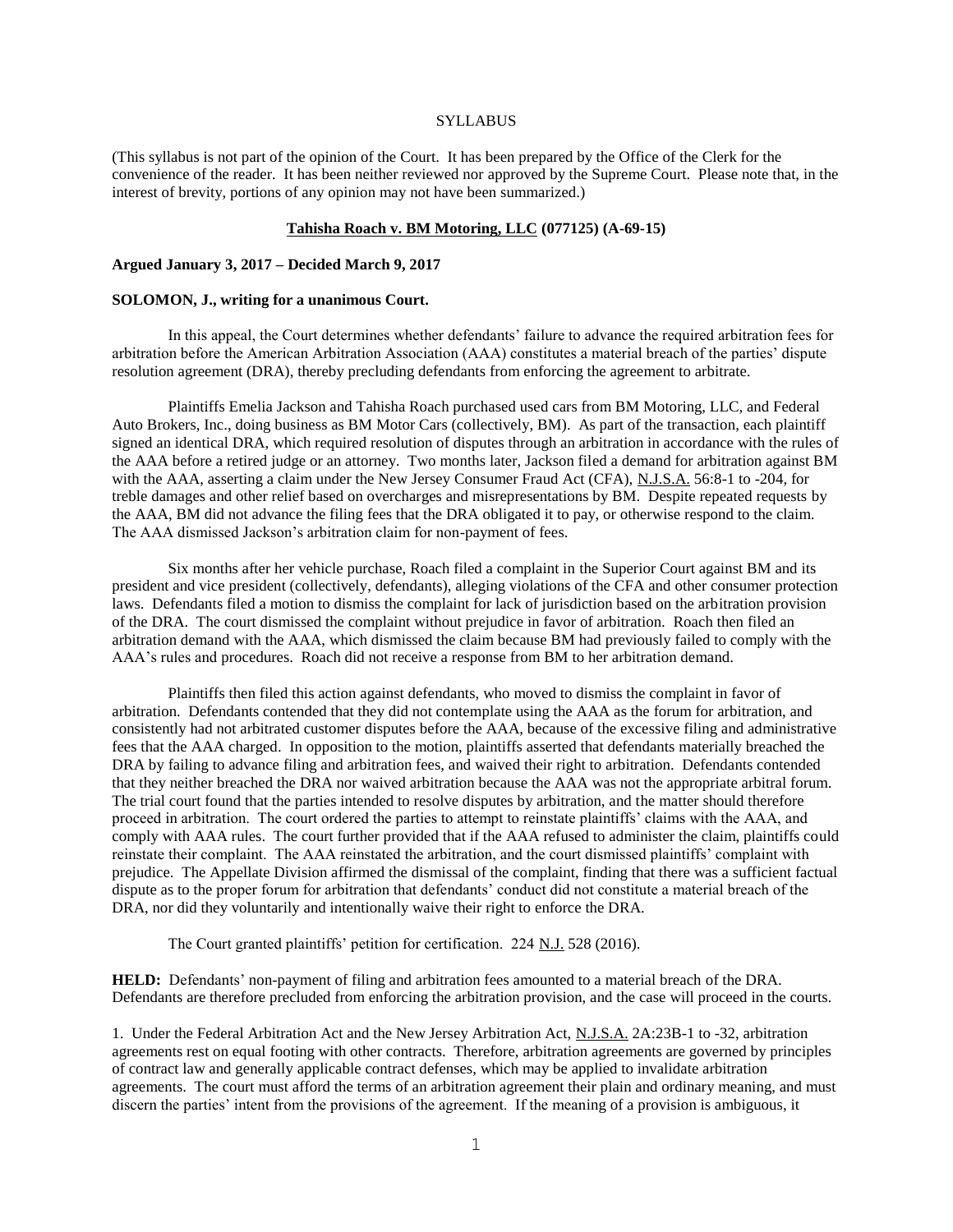should be construed against the drafter. (pp. 12-13)

2. In the event of a breach of a material term of an agreement, the non-breaching party is relieved of its obligations under the agreement. A breach is material if it goes to the essence of the contract. To determine whether a breach is material, this Court adopts the flexible criteria set forth in Section 241 of the Restatement (Second) of Contracts (1981). Subsection (e) of Section 241 implicates the obligation of good faith and fair dealing that all contracts impose on the parties through an implied covenant that neither party shall do anything that will have the effect of destroying or impairing the right of the other party to receive the benefits of the contract. (pp. 13-15)

3. The Court has never decided whether failure to advance arbitration fees is a material breach of an agreement to arbitrate. To answer that question, the Court turns to authority from other jurisdictions for guidance. The Ninth and Tenth Circuit Courts of Appeals both have held that a party's failure to pay required fees constitutes a material breach of an arbitration agreement. See Pre-Paid Legal Servs., Inc. v. Cahill, 786 F.3d 1287, 1294 (10th Cir.), cert. denied, 136 S. Ct. 373 (2015); Sink v. Aden Enters., Inc., 352 F.3d 1197 (9th Cir. 2003); see also Brown v. Dillard's, Inc., 430 F.3d 1004, 1012 (9th Cir. 2005) (holding business materially breached arbitration agreement by refusing to "participate in properly initiated arbitration proceedings"). (pp. 15-18)

4. As a preliminary matter, the Court must consider whether plaintiffs acted in accordance with the DRA when they filed arbitration claims with the AAA. The DRA provides that arbitration shall be conducted before a single arbitrator, who is a retired judge or attorney. The AAA maintains a national roster of arbitrators, which includes arbitrators who are retired judges and attorneys. Therefore, the filing of an arbitration claim with the AAA is not inconsistent with the DRA's requirement of arbitrating before a single retired judge or attorney. In addition, the DRA requires the parties to arbitrate in accordance with the rules of the AAA. A commercial arbitration rule of the AAA, which was in effect when the DRA was signed and remains in effect today, provides that parties who agree to arbitrate in accordance with AAA rules thereby consent to AAA-administered arbitration. Therefore, the DRA, which requires arbitration in accordance with the AAA rules, permits arbitration by the AAA. In light of these provisions, plaintiffs' decision to arbitrate their respective claims with the AAA was proper under the DRA. (pp. 18-20)

5. Having addressed the preliminary question, the Court must next determine whether defendants' prelitigation conduct constituted a material breach of the DRA. The benefit expected under an arbitration agreement is the ability to arbitrate claims. A failure to advance required fees that results in the dismissal of the arbitration claim deprives a party of the benefit of the agreement. Defendants' failure to advance the required arbitration fees goes to the essence of the DRA, and constitutes a material breach of the agreement. Defendants' failure to pay the AAA fees, or respond to plaintiffs' arbitrations demands, also violated standards of good faith and fair dealing, and constitutes a breach of the implied covenant of good faith and fair dealing. (pp. 21-22)

6. Defendants' knowing refusal to cooperate with plaintiffs' arbitration demands, filed in reasonable compliance with the parties' agreement, constitutes a material breach of the DRA and bars defendants from compelling arbitration under the agreement. The Court makes no determination as to whether defendants' conduct constitutes a waiver of the right to compel arbitration. The Court also declines to establish a bright-line rule for determining whether a refusal or failure to respond to a written arbitration demand, within a reasonable time, constitutes a material breach of an arbitration agreement that precludes its enforcement. Such determinations must be made on a case-by-case basis, after consideration of the terms of the agreement and conduct of the parties. Here, plaintiffs satisfied their obligations under the DRA, and defendants' non-payment of filing and arbitration fees amounted to a material breach of the agreement. Defendants are therefore precluded from enforcing the arbitration provision, and the case will proceed in the courts. (pp. 22-23)

The judgment of the Appellate Division is **REVERSED**, and the matter is **REMANDED** to the trial court for further proceedings consistent with the Court's opinion.

## **CHIEF JUSTICE RABNER and JUSTICES LaVECCHIA, ALBIN, PATTERSON, FERNANDEZ-VINA, and TIMPONE, join in JUSTICE SOLOMON'S opinion.**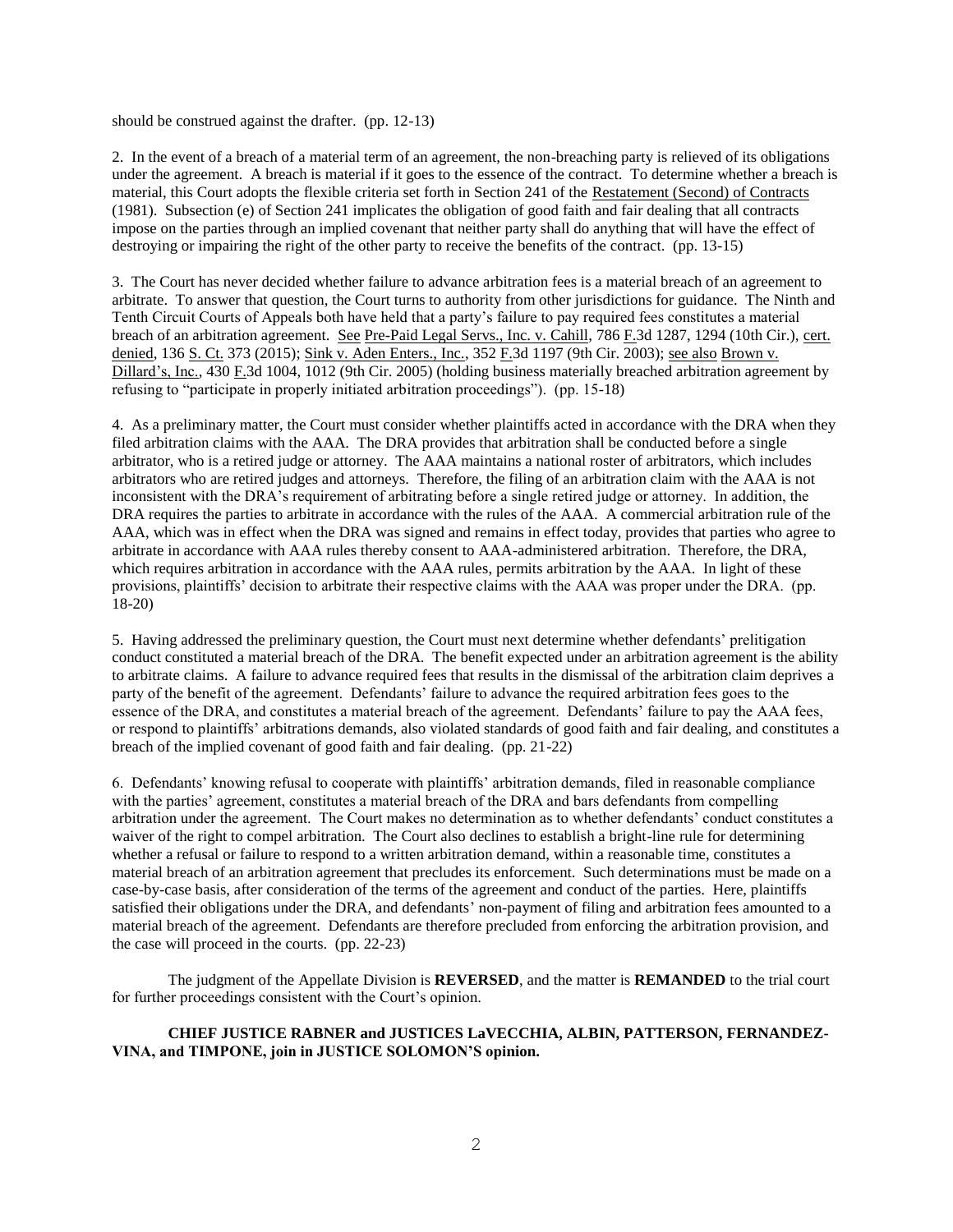SUPREME COURT OF NEW JERSEY A-69 September Term 2015 077125

TAHISHA ROACH and EMELIA JACKSON, on behalf of themselves and all others similarly situated,

Plaintiffs-Appellants,

v.

BM MOTORING, LLC and FEDERAL AUTO BROKERS, INC., both corporations, t/a BM MOTOR CARS, BORIS FIDELMAN and MIKHAIL FIDELMAN,

Defendants-Respondents.

Argued January 3, 2017 – Decided March 9, 2017

On certification to the Superior Court, Appellate Division.

Henry P. Wolfe argued the cause for appellants (The Wolf Law Firm and Law Office of David C. Ricci, attorneys; Mr. Wolfe, Mr. Ricci and Andrew R. Wolf, on the briefs).

Thomas C. Jardim argued the cause for respondents (Jardim, Meisner & Susser, attorneys; Mr. Jardim and Matthew A. Stoloff, on the brief).

Andrew P. Bell argued the cause for amicus curiae Consumers League of New Jersey (Locks Law Firm, attorneys; Mr. Bell, James A. Barry and Michael A. Galpern, on the brief).

Thaddeus P. Mikulski, Jr., submitted a brief on behalf of amicus curiae National Employment Lawyers Association of New Jersey.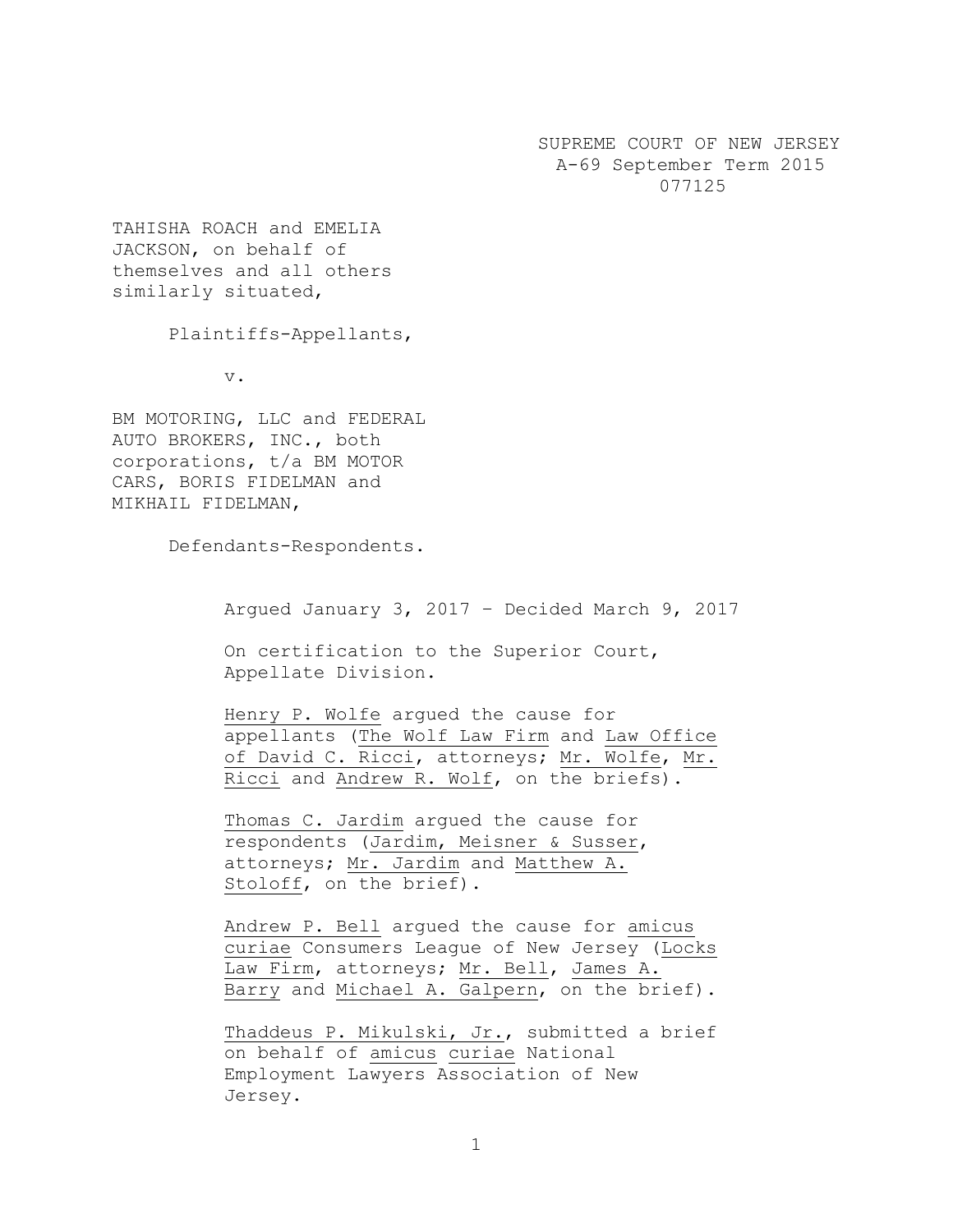JUSTICE SOLOMON delivered the opinion of the Court.

Plaintiffs Emelia Jackson and Tahisha Roach purchased used cars from BM Motoring, LLC, and Federal Auto Brokers, Inc., which do business as BM Motor Cars (collectively, BM). Each plaintiff signed an identical Dispute Resolution Agreement (DRA) as part of the transaction. The DRA provided for arbitration "in accordance with the rules" of the American Arbitration Association (AAA), "before a single arbitrator, who shall be a retired judge or attorney."

After Jackson purchased her car, she filed an arbitration demand against BM with the AAA. Despite repeated requests by the AAA, BM did not advance any filing fees or otherwise respond to the claim. The AAA dismissed Jackson's arbitration claim for non-payment of fees.

A few months after Roach's vehicle purchase, she filed a complaint against BM and its president and vice president (collectively, defendants) in the Law Division of the Superior Court. The court granted defendants' motion to dismiss Roach's complaint and compelled arbitration. Roach, accordingly, filed an arbitration demand with the AAA. The AAA, however, dismissed Roach's arbitration claim because BM had previously failed to comply with the AAA's rules and procedures.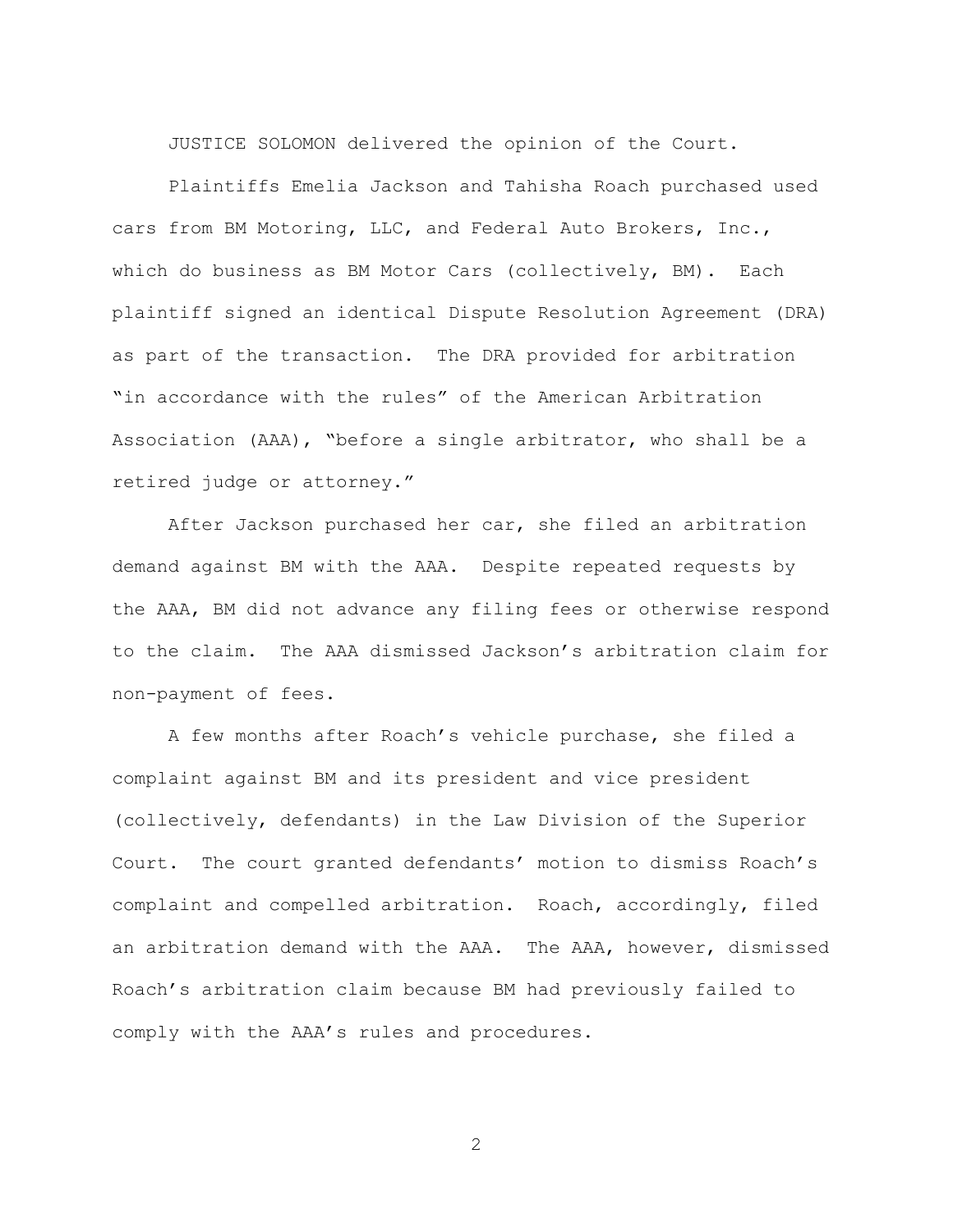Plaintiffs then filed this case against defendants, who moved to dismiss plaintiffs' complaint in favor of arbitration. In opposition to defendants' motion, plaintiffs asserted two affirmative defenses: (1) defendants materially breached the DRA by failing to advance filing and arbitration fees in response to plaintiffs' AAA arbitration demands; and (2) defendants waived their right to compel arbitration through their conduct. Defendants countered that they neither breached the DRA nor waived arbitration because the AAA was not the appropriate arbitral forum. The trial court dismissed plaintiffs' complaint with prejudice, and the Appellate Division affirmed.

We find that plaintiffs' choice of the AAA as the arbitral forum complied with the DRA and hold that defendants' failure to advance arbitration fees was a material breach of that agreement. We conclude, therefore, that defendants are barred from compelling arbitration. Thus, we reverse the judgment of the Appellate Division without reaching the issue of whether defendants' conduct constituted a waiver of the right to compel arbitration.

I.

The facts of record, which are not in dispute for the purposes of this appeal, are as follows.

A.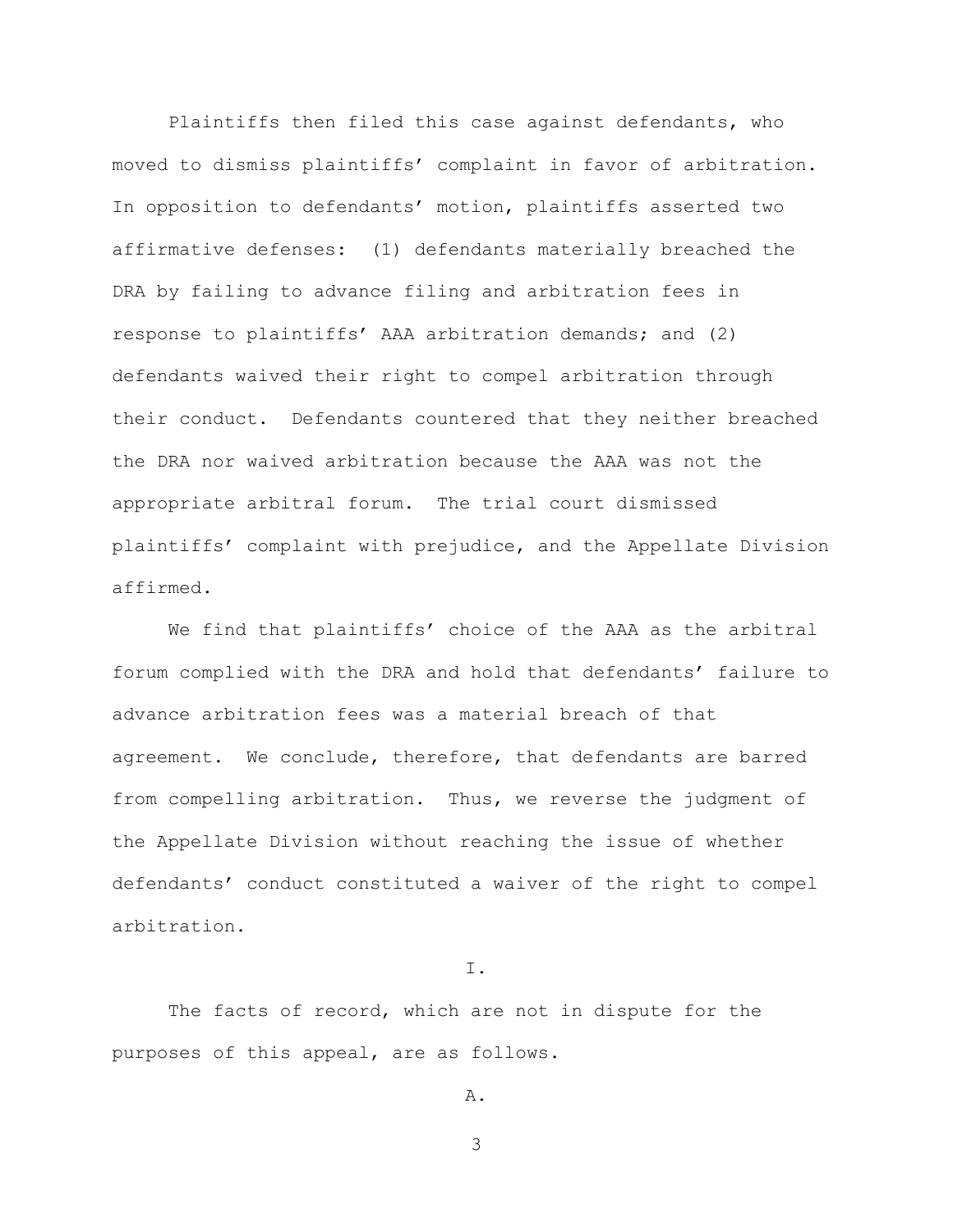In August 2013, plaintiff Emelia Jackson purchased a used 2007 BMW from BM. As part of the purchase, Jackson signed a DRA obligating the parties to resolve "any and all claims, disputes or issues" through arbitration. The DRA specifies that

> [t]he arbitration shall be conducted in accordance with the rules of the American Arbitration Association [AAA] before a single arbitrator, who shall be a retired judge or attorney. Dealership shall advance both party's [sic] filing, service, administration, arbitrator, hearing, or other fees, subject to reimbursement by decision of the arbitrator.<sup>1</sup>

In October 2013, Jackson filed an individual arbitration claim with the AAA against BM and served a copy on BM. Jackson sought treble damages under the Consumer Fraud Act, N.J.S.A. 56:8-1 to -204, alleging that BM refused to sell the vehicle for its advertised price, overcharged for title and registration, and misrepresented the terms of an extended warranty.

 $\overline{a}$ 

<sup>&</sup>lt;sup>1</sup> Several copies of the DRA appear in the appendix. Because of the small font size in those documents, none are easy to read. However, we cannot tell from the record whether any of the copies are the same size as the original agreement. We note that state law "requires that 'a consumer contract . . . be written in a simple, clear, understandable and easily readable way.'" Morgan v. Sanford Brown Inst., 225 N.J. 289, 310 (2014) (quoting N.J.S.A. 56:12-2). N.J.S.A. 56:12-10 provides certain guidelines to assess whether a consumer contract meets that standard. Among other factors to consider are whether "the main promise" and the "[c]onditions and exceptions" of an agreement are in "at least 10 point type." N.J.S.A. 56:12(b)(3). We do not consider this issue, however, as it has not been raised by the parties.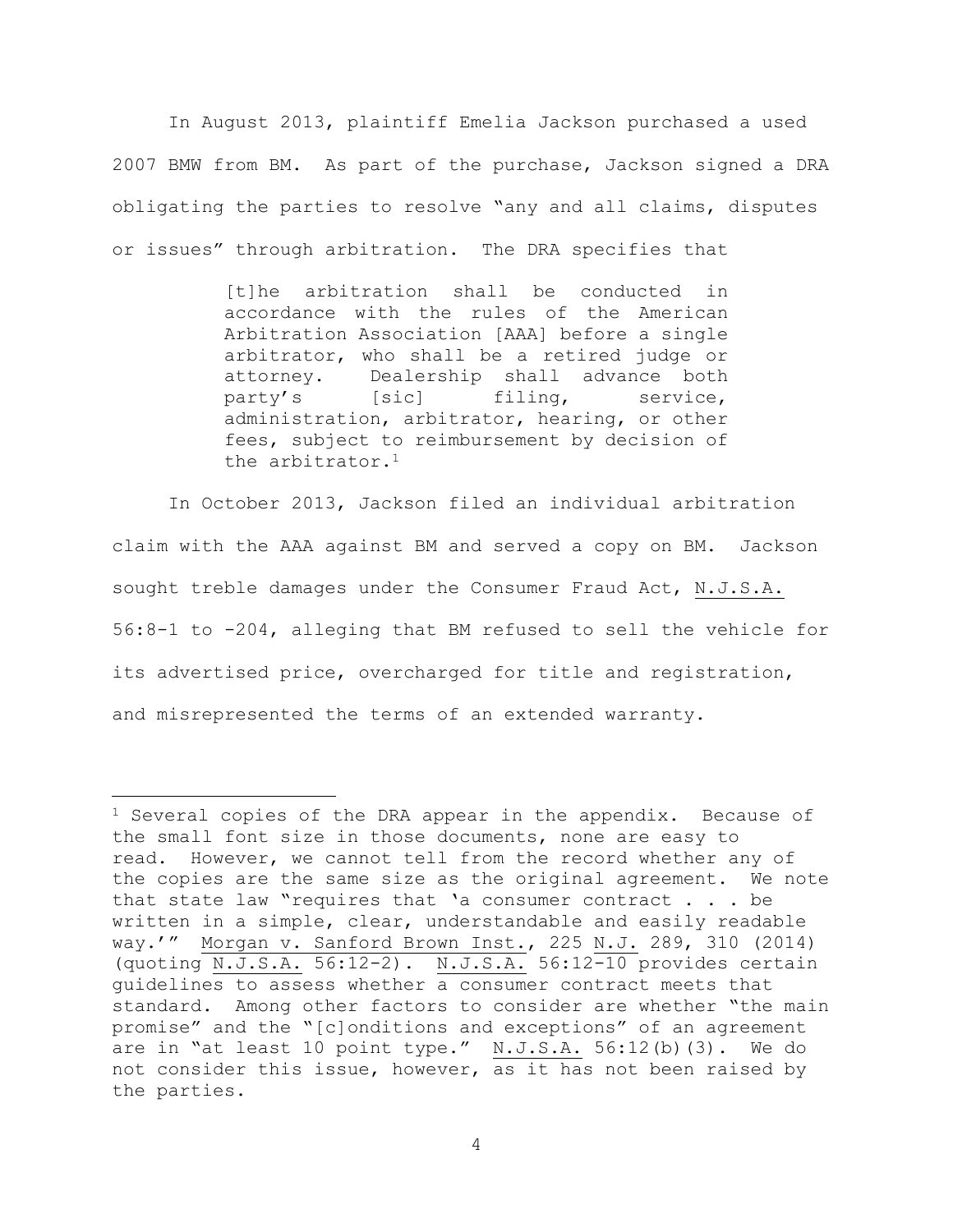Approximately one week later, the AAA advised BM by letter that it was required to pay the applicable filing fees and arbitrator compensation deposit by October 29, 2013. BM failed to pay, and the AAA notified both parties by a second letter that it could decline to administer future consumer disputes involving BM if BM did not adhere to the AAA's policies. The AAA extended the payment deadline for ten days and suggested that "the opposing party" could pay the outstanding amount and seek recovery of the fees through the arbitrator's award. BM again failed to pay the required fees or to take any action to acknowledge the letters from the AAA.

On November 13, 2013, the AAA sent a final letter to both parties, stating that the AAA declined to administer Jackson's claim for non-payment of fees. The letter also indicated that the AAA would not administer "any other consumer disputes" involving BM due to BM's failure to comply with the AAA's rules and instructed BM to remove the AAA name from its arbitration agreement. At no time did Jackson receive a response to her arbitration demand from BM.

B.

In February 2013, plaintiff Tahisha Roach purchased a used 2000 Nissan from BM and signed a DRA as part of the purchase agreement. Six months later, Roach filed a complaint in the Law Division against defendants, alleging violations of the Consumer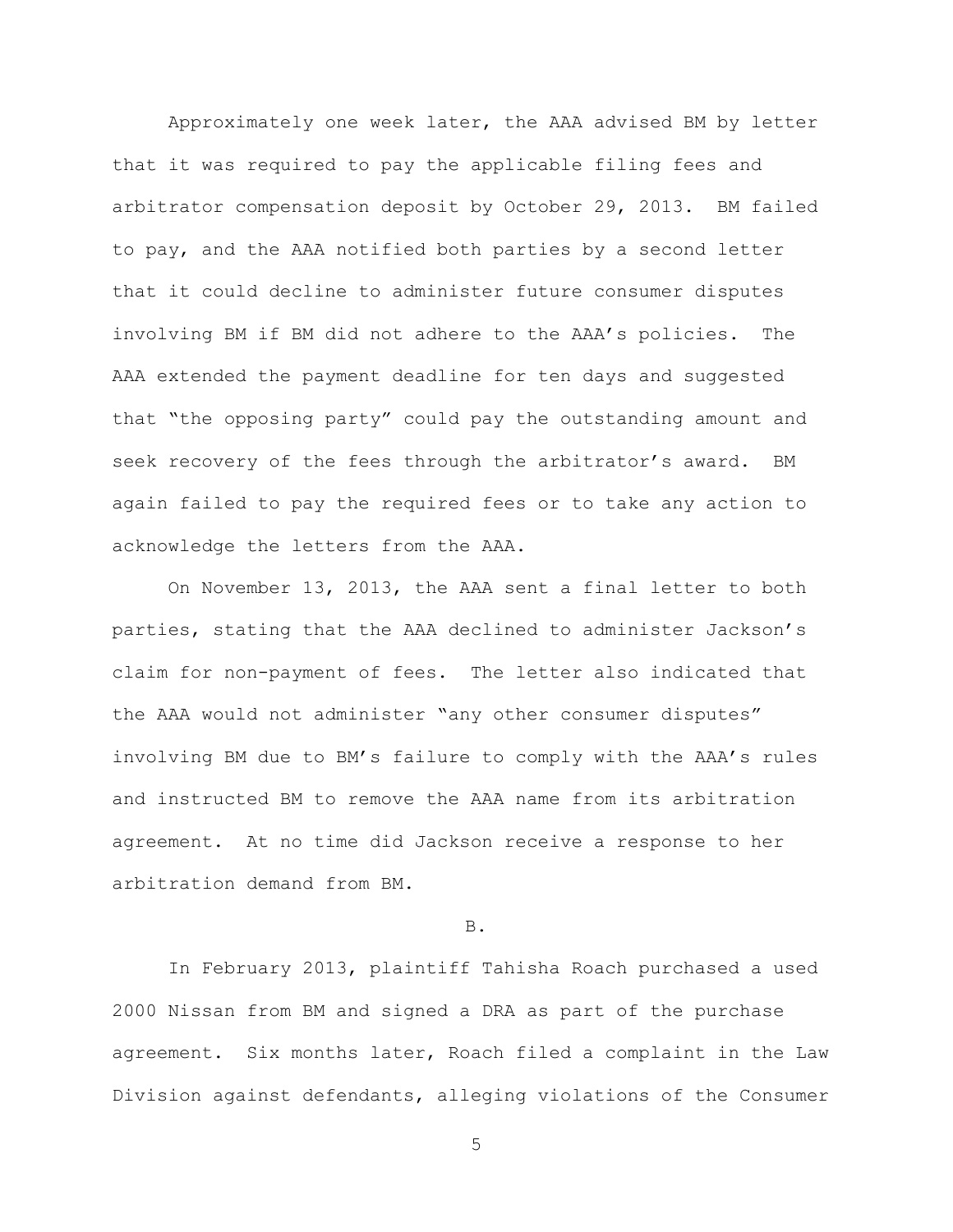Fraud Act, the Automotive Sales Practices Regulations, N.J.A.C. 13:45A-26A.1 to -26B.4, the New Jersey Uniform Commercial Code, N.J.S.A. 12A:9-101 to -809, and the Truth in Consumer Contract, Warranty and Notice Act, N.J.S.A. 56:12-14 to -18.

Defendants filed a motion to dismiss for lack of jurisdiction based on the terms of the DRA. The court dismissed the action without prejudice in favor of arbitration.

In January 2014, Roach filed an arbitration demand with the AAA and sent notice of the demand to defendants. The AAA replied by letter to both parties, stating that BM had "previously not complied with [the AAA's] request to adhere [to its] policies regarding consumer claims; therefore, [the AAA] currently cannot accept for administration any disputes involving [defendants]." Two weeks later, the AAA sent a second letter repeating that it "must decline to administer this claim and any other claims between this business and its consumers." The AAA closed Roach's claim. As with Jackson, Roach never received a response to her arbitration demand from BM.

C.

In March 2014, Roach and Jackson filed a complaint in the Superior Court, Law Division, asserting individual and other claims against defendants.

Defendants moved to dismiss plaintiffs' complaint and compel arbitration. In support of their motion, defendants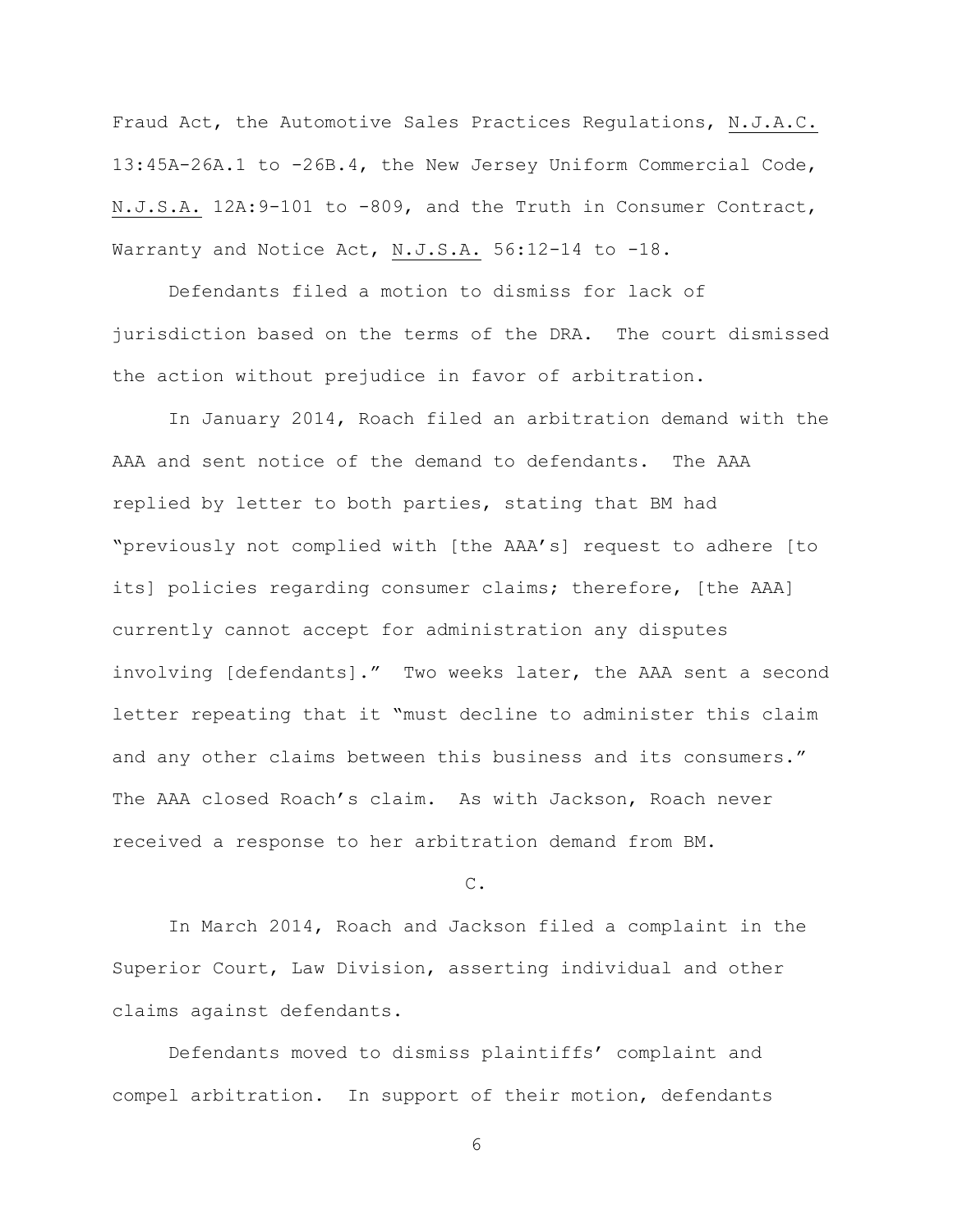asserted that the DRA did not "contemplate using AAA as the forum and venue for arbitration" and that BM had "consistently not arbitrated disputes with its customers by utilizing AAA . . . primarily because of the excessive filing and administrative fees charged by AAA." Defendants also claimed that Jackson and Roach never pursued arbitration in accordance with the DRA.

In response, plaintiffs explained their efforts to comply with the DRA and represented that "[a]t no time prior to filing the present motion papers did [d]efendants or their attorney express any objections about the AAA administering arbitrations under the [DRA]." Plaintiffs asserted that they terminated the DRA because defendants materially breached the agreement by failing to pay the AAA fees and engage in arbitration.

The trial court found that the parties intended "to go to arbitration" by signing the DRA and, thus, they "should remain faithful to that clause, and . . . [the matter] should be arbitrated." The court ordered the parties to attempt to reinstate plaintiffs' claims with the AAA and to comply with AAA rules. If the AAA refused to administer the claim, the trial court provided that plaintiffs could return to court and reinstate their complaint. The AAA reinstated arbitration, and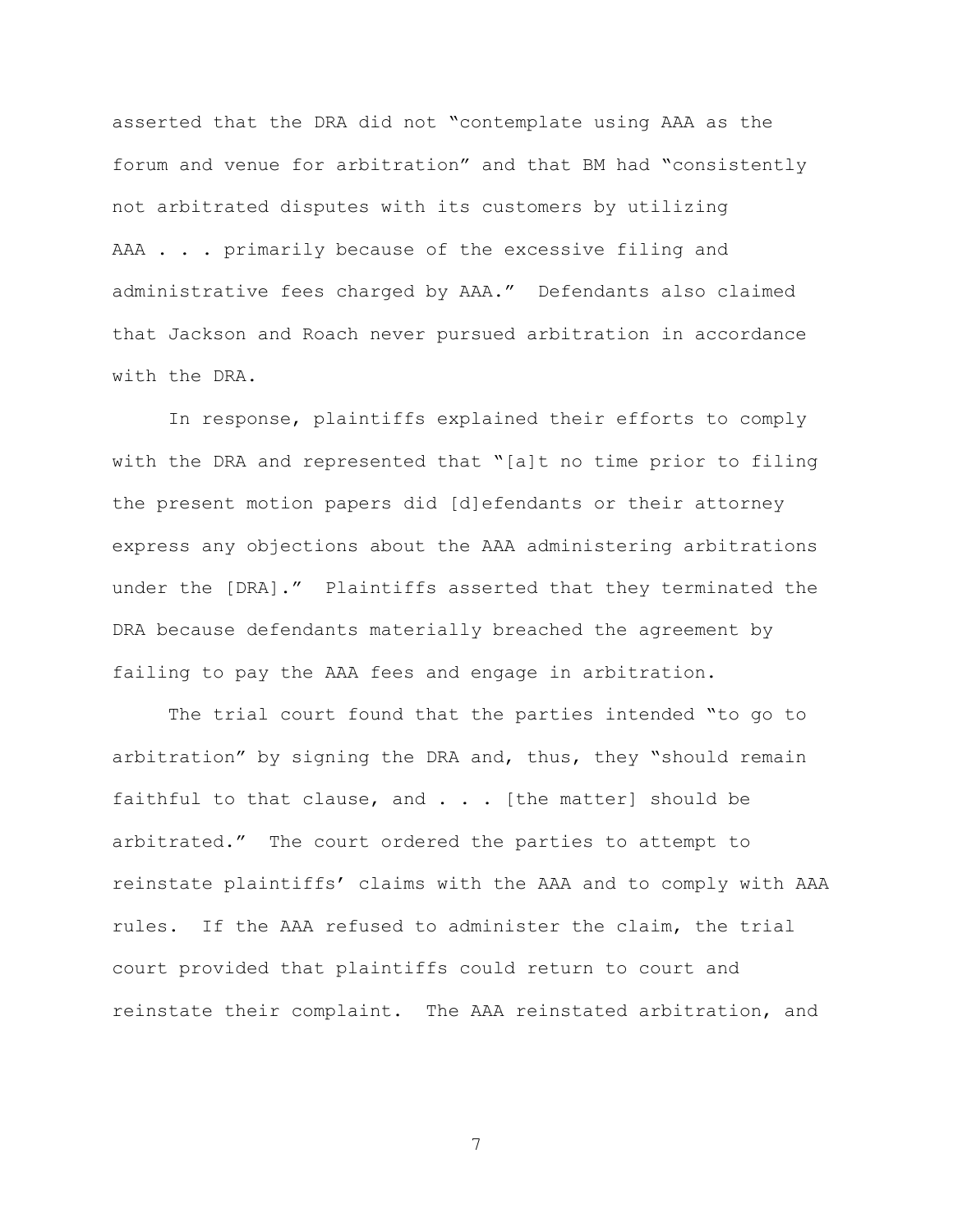the court entered a final order dismissing plaintiffs' complaint with prejudice.<sup>2</sup>

On appeal, the Appellate Division affirmed the dismissal. The panel concluded that the record showed a sufficient factual dispute as to the proper forum for arbitration to justify defendants' failure to respond to plaintiffs' arbitration claims. Accordingly, it found that defendants had not materially breached the DRA. The panel also concluded that defendants did not voluntarily and intentionally waive their right to enforce the DRA, that defendants' litigation conduct was not inconsistent with their right to enforce the arbitration agreement, and that plaintiffs suffered no prejudice from the timing of the motion because they had recourse if defendants did not abide by the trial court's order.

This Court granted plaintiffs' petition for certification. 224 N.J. 528 (2016). We also granted the Consumers League of New Jersey (CLNJ) leave to appear as amicus curiae and the National Employment Lawyers Association of New Jersey, Inc. (NELA-NJ) leave to file a brief as an amicus curiae.

II.

 $\overline{a}$ 

 $2$  Although not part of the record on appeal, plaintiffs contend that, after the AAA reinstated their arbitration demands, BM again refused to pay the applicable fees. The parties agreed, however, to hold in abeyance the arbitration proceedings pending plaintiffs' appeal of the trial court's order.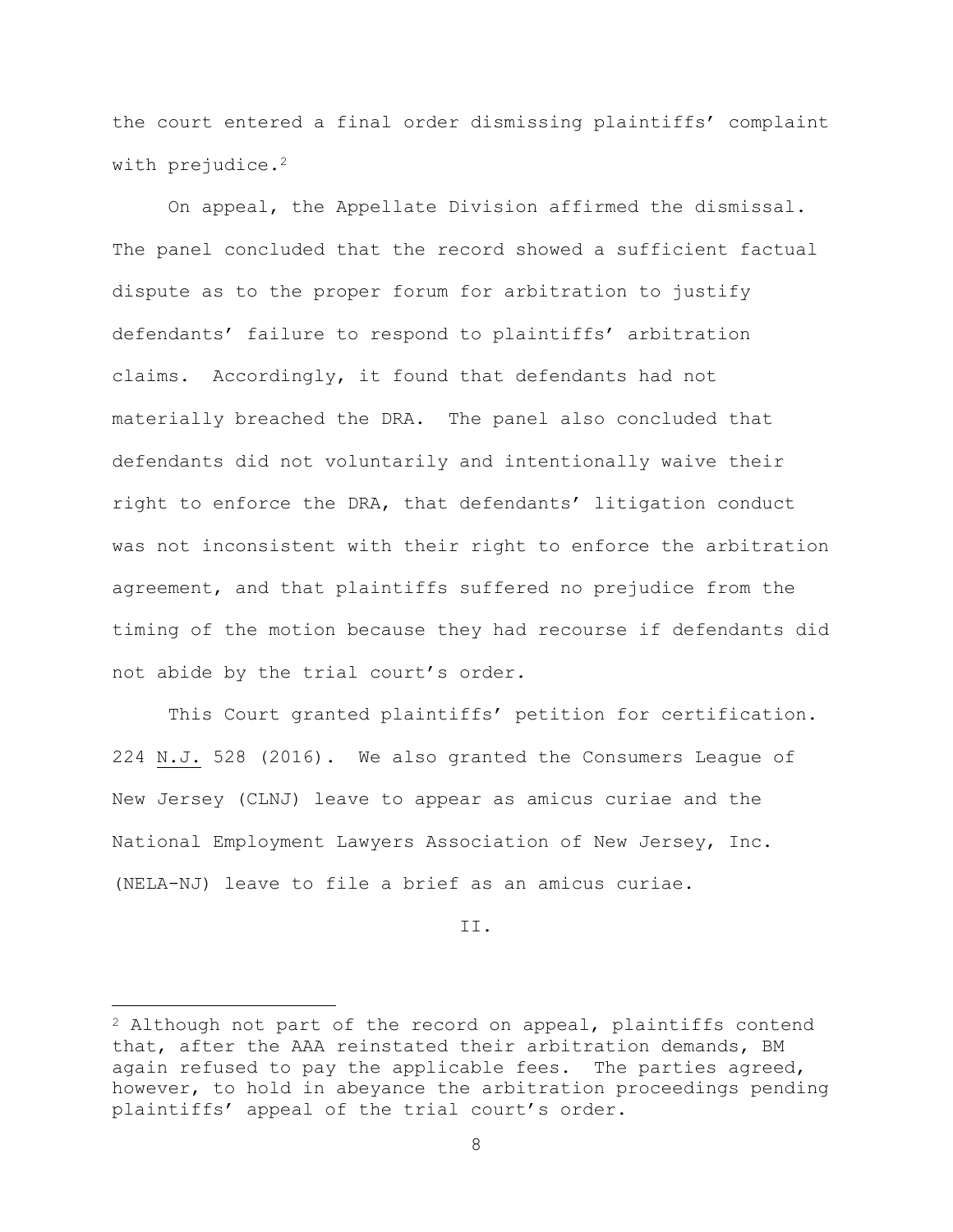Plaintiffs argue that, in the context of a consumer contract for the sale of a used car, a dealership's failure to advance the filing fees could effectively bar a consumer's ability to arbitrate, making the requirement to advance fees a material term of the agreement. To avoid incentivizing businesses to ignore arbitration demands in hopes that the customer will abandon the claim, plaintiffs urge this Court to adopt the rule advanced in Brown v. Dillard's, Inc., 430 F.3d 1004, 1012 (9th Cir. 2005) -- that a business's refusal to participate in "properly initiated arbitration proceedings" precludes that business from later enforcing the arbitration agreement. Plaintiffs also contend that, regardless of whether defendants had a valid objection to the AAA as the forum, failure to respond in any way to the arbitration demands was a material breach of the DRA.

Plaintiffs further argue that the purported "dispute" as to the proper forum for arbitration is a fabrication and defendants had no good-faith basis for ignoring plaintiffs' demands filed with the AAA. In support, plaintiffs cite the provision in the DRA that disputes be arbitrated in accordance with AAA rules, as well as AAA Rule R-2, which specifies that parties who agree to arbitrate in accordance with its rules thereby consent to AAAadministered arbitration.

9

A.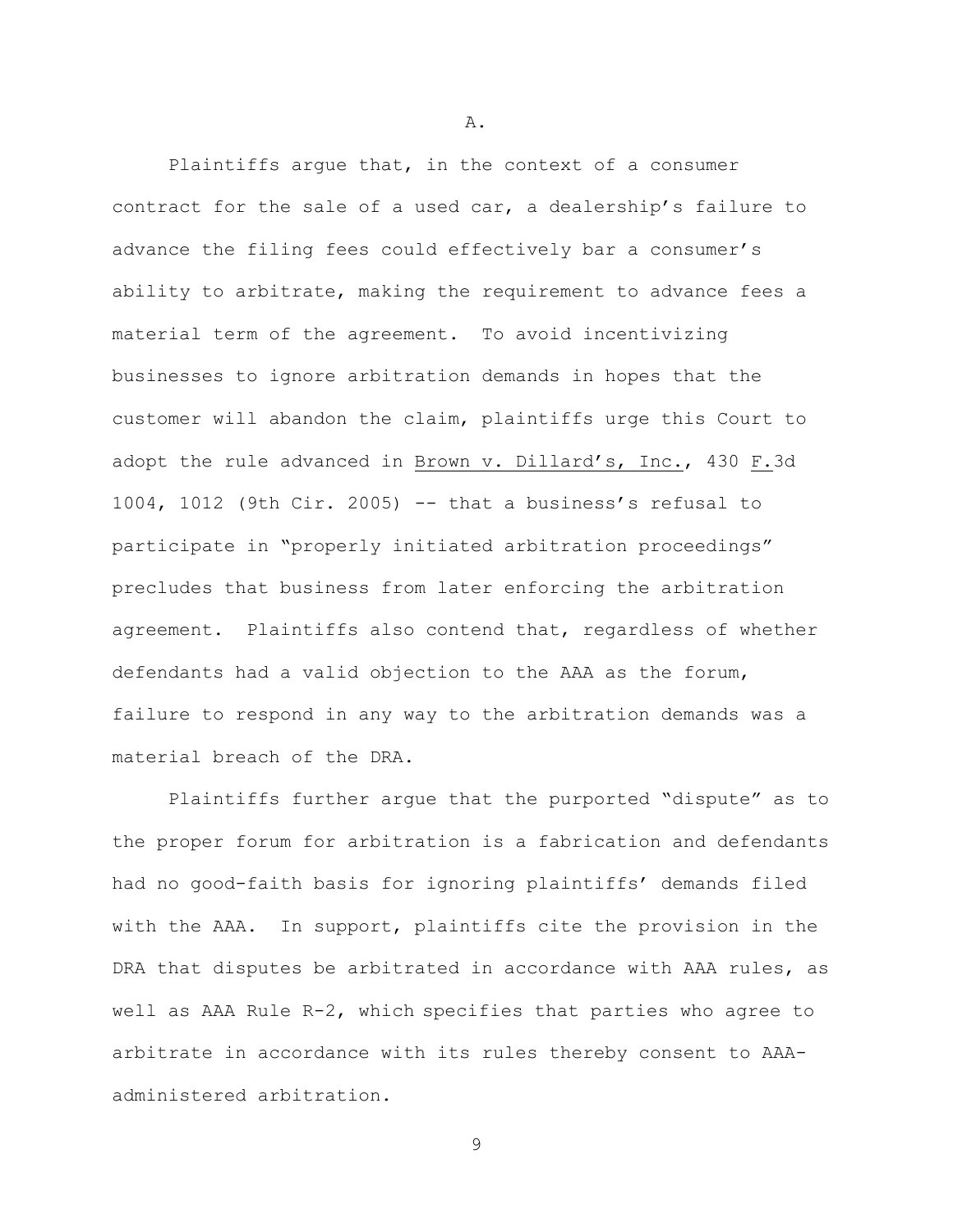In defendants' view, the Appellate Division properly determined that defendants did not materially breach the DRA because the agreement does not designate the AAA as the proper forum and instead provides for arbitration "by a retired judge or retired attorney who would follow the AAA rules." Defendants thus argue that plaintiffs, in initiating arbitration with the AAA, failed to adhere to the DRA. Defendants assert that, as a result, they were not obligated to advance any fees or comply with the AAA's demands, and their failure to do so was not in bad faith.

Defendants stress that they made clear before the trial court that they were willing to arbitrate and never refused to do so. Because there was a genuine factual dispute over the proper forum for arbitration and the proper interpretation of the DRA, the trial court and Appellate Division were correct to find no material breach.

Defendants additionally argue that they did not waive their right to compel arbitration because they immediately moved to dismiss plaintiffs' complaint and to enforce arbitration and did not improperly use the litigation process. Defendants assert that plaintiffs suffered no prejudice when their complaint was dismissed in favor of arbitration.

B.

10

C.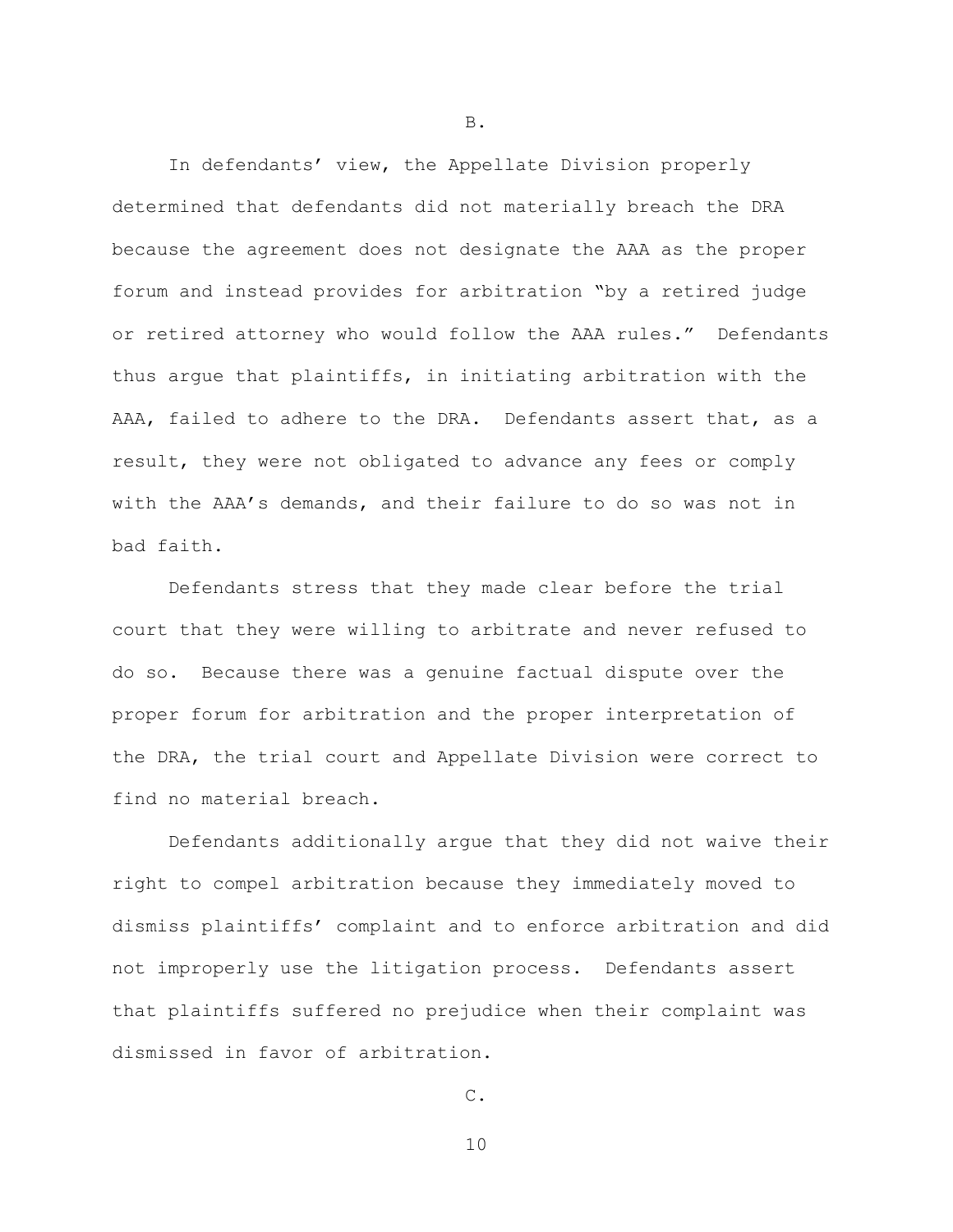The CLNJ contends as amicus that the DRA is a contract of adhesion offered by defendants to consumers on a take-it-orleave-it basis and that, as a result, any ambiguity in the DRA should be strictly construed against defendants. According to the CLNJ, plaintiffs properly availed themselves of the arbitration provision in the agreement by commencing arbitration with the AAA because the DRA implicitly designates AAA as the arbitral forum and because, even if the DRA lacks a choice-offorum provision, plaintiffs' choice should not be disturbed absent a showing of substantial prejudice to defendants.

The NELA-NJ adds that, as a matter of public policy, this Court should not allow retailers to deny consumers their basic contractual rights by requiring an arbitration agreement as a condition of a purchase. The NELA-NJ argues for the adoption of a bright-line rule that "a party's refusal or failure to either respond to a written demand for arbitration or to promptly engage in the arbitration process within a reasonably short timeframe constitutes a material breach of an arbitration agreement that precludes enforcement by the breaching party."

#### III.

We begin with a review of the principles that govern the interpretation of contracts and arbitration agreements.

A.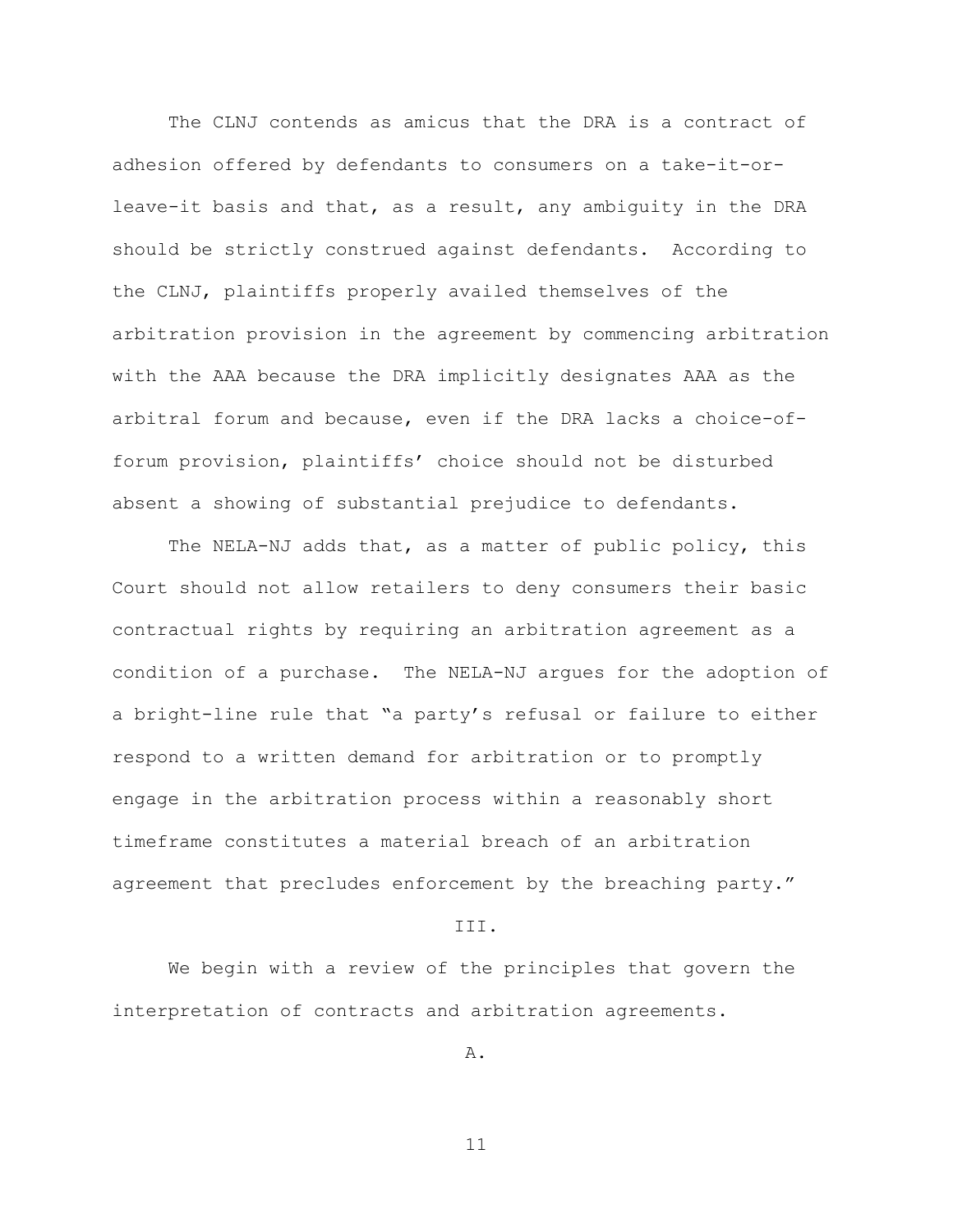Congress enacted the Federal Arbitration Act (FAA), 9 U.S.C.A. §§ 1 to 16, to "reverse the longstanding judicial hostility" towards arbitration agreements and to "place arbitration agreements upon the same footing as other contracts." Gilmer v. Interstate/Johnson Lane Corp., 500 U.S. 20, 24, 111 S. Ct. 1647, 1651, 114 L. Ed. 2d 26, 36 (1991). Section 2 of the FAA provides:

> A written provision in . . . a contract evidencing a transaction involving commerce to settle by arbitration a controversy thereafter arising out of such contract or transaction . . shall be valid, irrevocable, and enforceable, save upon such grounds as exist at law or in equity for the revocation of any contract.

[9 U.S.C.A. § 2.]

The New Jersey Legislature codified the same principles in favor of arbitration in the New Jersey Arbitration Act, N.J.S.A. 2A:23B-1 to -32. See Atalese v. U.S. Legal Servs. Grp., L.P., 219 N.J. 430, 440 (2014), cert. denied, \_\_\_ U.S. \_\_\_, 135 S. Ct. 2804, 192 L. Ed. 2d 847 (2015).

The FAA preempts state laws that single out and invalidate arbitration agreements. Doctor's Assocs. v. Casarotto, 517 U.S. 681, 687, 116 S. Ct. 1652, 1656, 134 L. Ed. 2d 902, 909 (1996). Thus, to keep arbitration agreements on "equal footing" with other contracts, a court "'cannot subject an arbitration agreement to more burdensome requirements than' other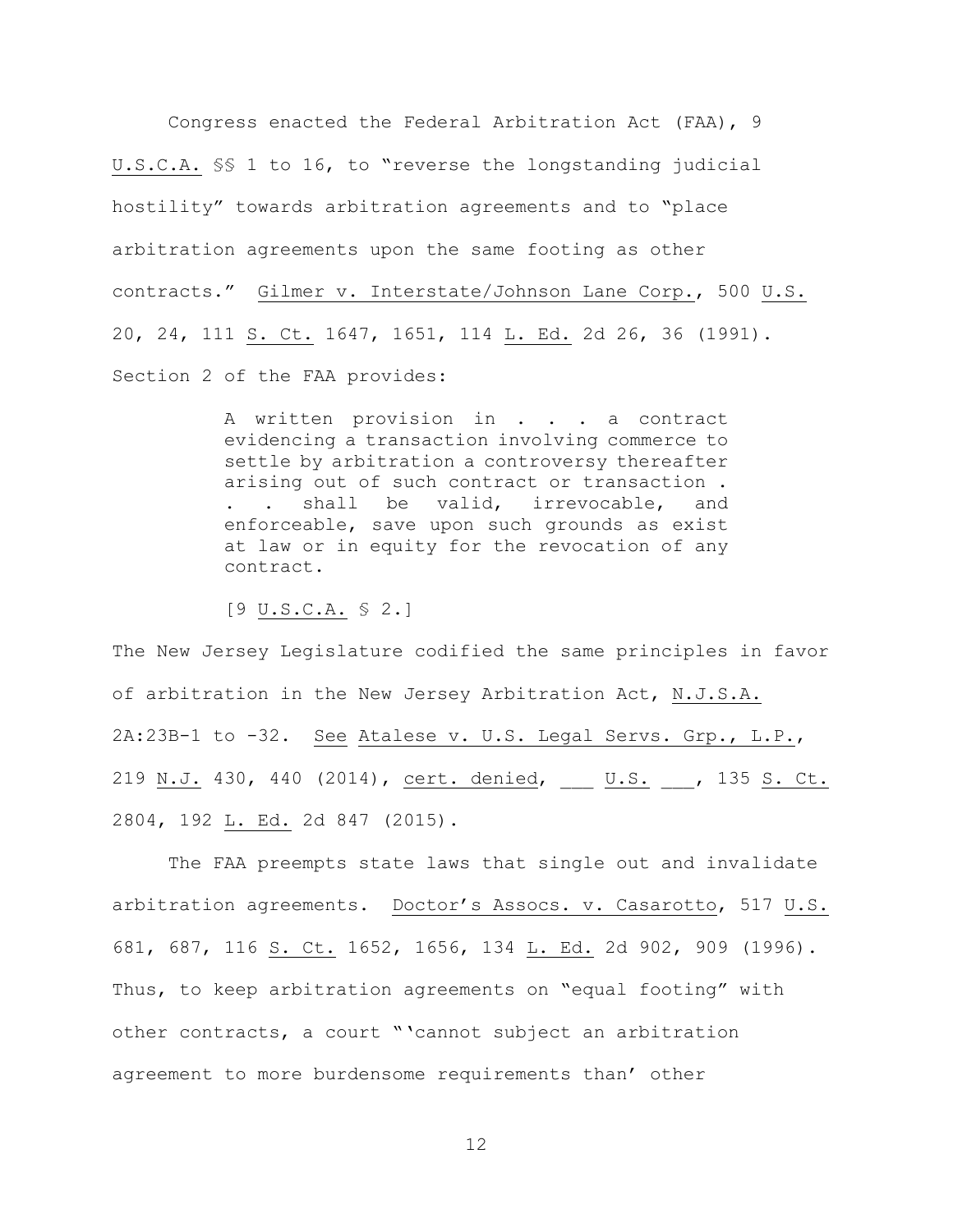contractual provisions." Atalese, supra, 219 N.J. at 441 (quoting Leodori v. CIGNA Corp., 175 N.J. 293, 302, cert. denied, 540 U.S. 938, 124 S. Ct. 74, 157 L. Ed. 2d 250 (2003)). Therefore, arbitration agreements, such as the DRA here, are contracts governed by principles of contract law, and "generally applicable contract defenses  $\ldots$  . may be applied to invalidate" them. Doctor's Assocs., supra, 517 U.S. at 687, 116 S. Ct. at 1656, 134 L. Ed. 2d at 909.

In our review of an arbitration agreement, the agreement's terms "are to be given their plain and ordinary meaning." M.J. Paquet v. N.J. DOT, 171 N.J. 378, 396 (2002). We are tasked with discerning "the intent of the parties." Kieffer v. Best Buy, 205 N.J. 213, 223 (2011). If the meaning of a provision is ambiguous, the provision should be construed against the drafter because, "as the drafter, it chose the words that may be susceptible to different meanings." Id. at 224.

In the event of a "breach of a material term of an agreement, the non-breaching party is relieved of its obligations under the agreement." Nolan v. Lee Ho, 120 N.J. 465, 472 (1990). As this Court has explained, a breach is material if it "goes to the essence of the contract." Ross Sys. v. Linden Dari-Delite, Inc., 35 N.J. 329, 341 (1961). To determine if a breach is material, we adopt the flexible criteria set forth in Section 241 of the Restatement (Second) of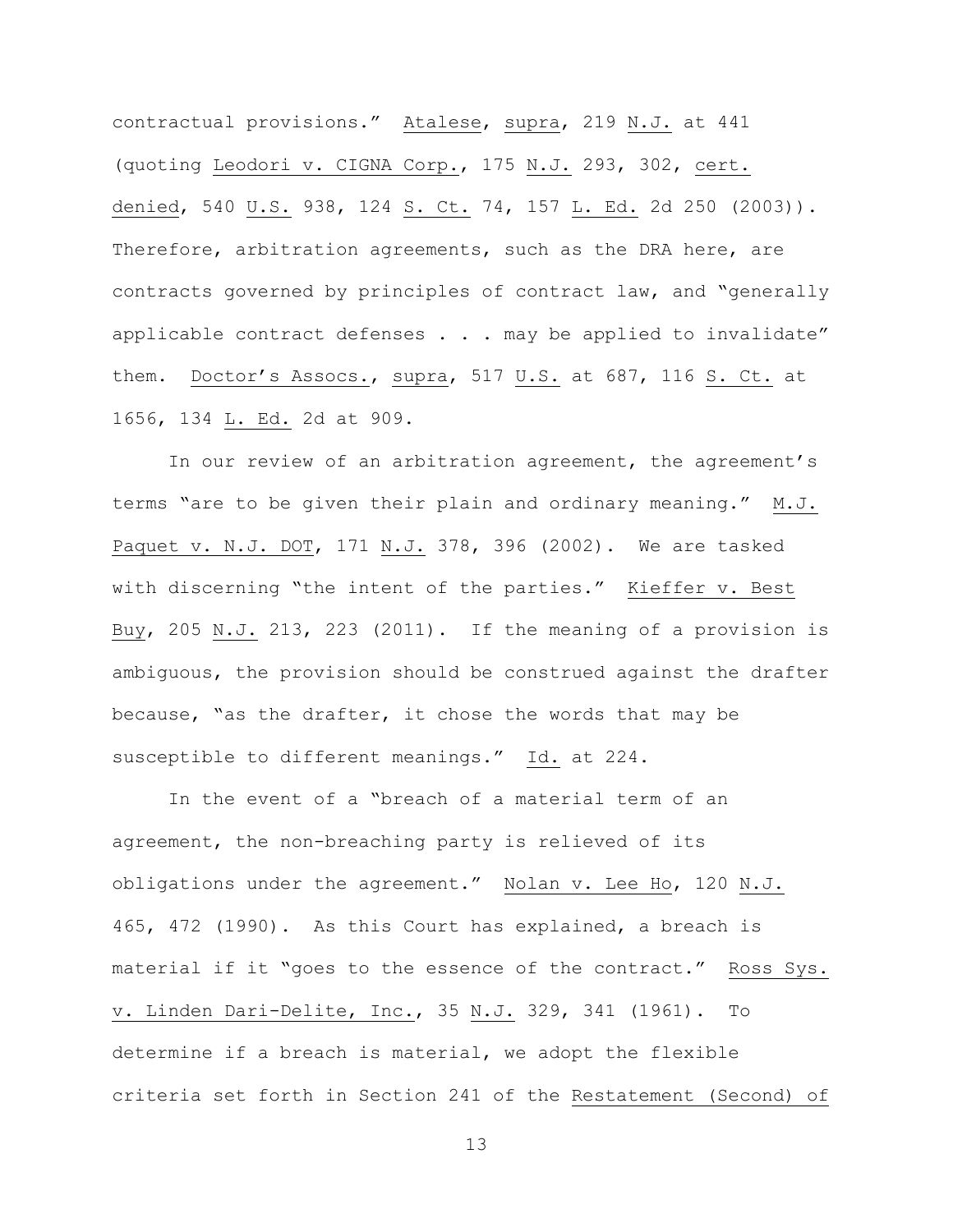Contracts (1981) (Restatement (Second)).<sup>3</sup> Thus, we must consider:

> (a) the extent to which the injured party will be deprived of the benefit which he reasonably expected;

> (b) the extent to which the injured party can be adequately compensated for the part of that benefit of which he will be deprived;

> (c) the extent to which the party failing to perform or to offer to perform will suffer forfeiture;

> (d) the likelihood that the party failing to perform or to offer to perform will cure his failure, taking account of all the circumstances including any reasonable assurances; [and]

> (e) the extent to which the behavior of the party failing to perform or to offer to perform comports with standards of good faith and fair dealing.

# [Restatement (Second), supra, § 241.]

Subsection (e) implicates the duty of good faith and fair dealing that all contracts impose on their parties. Wilson v. Amerada Hess Corp., 168 N.J. 236, 245 (2001) (citing Restatement (Second), supra, § 205). This duty is an "implied covenant that 'neither party shall do anything which will have the effect of

 $\overline{\phantom{a}}$ 

<sup>3</sup> Our adoption of Section 241 is in line with this Court's reliance on the Second Restatement of Contracts to decide breach-of-contract claims. See, e.g., Owen v. CNA Ins./Cont'l Cas. Co., 167 N.J. 450, 466-67 (2001) (applying Second Restatement to construe non-assignment provision); Kutzin v. Pirnie, 124 N.J. 500, 516 (1991) (adopting Section 374(1) of Second Restatement to determine damages).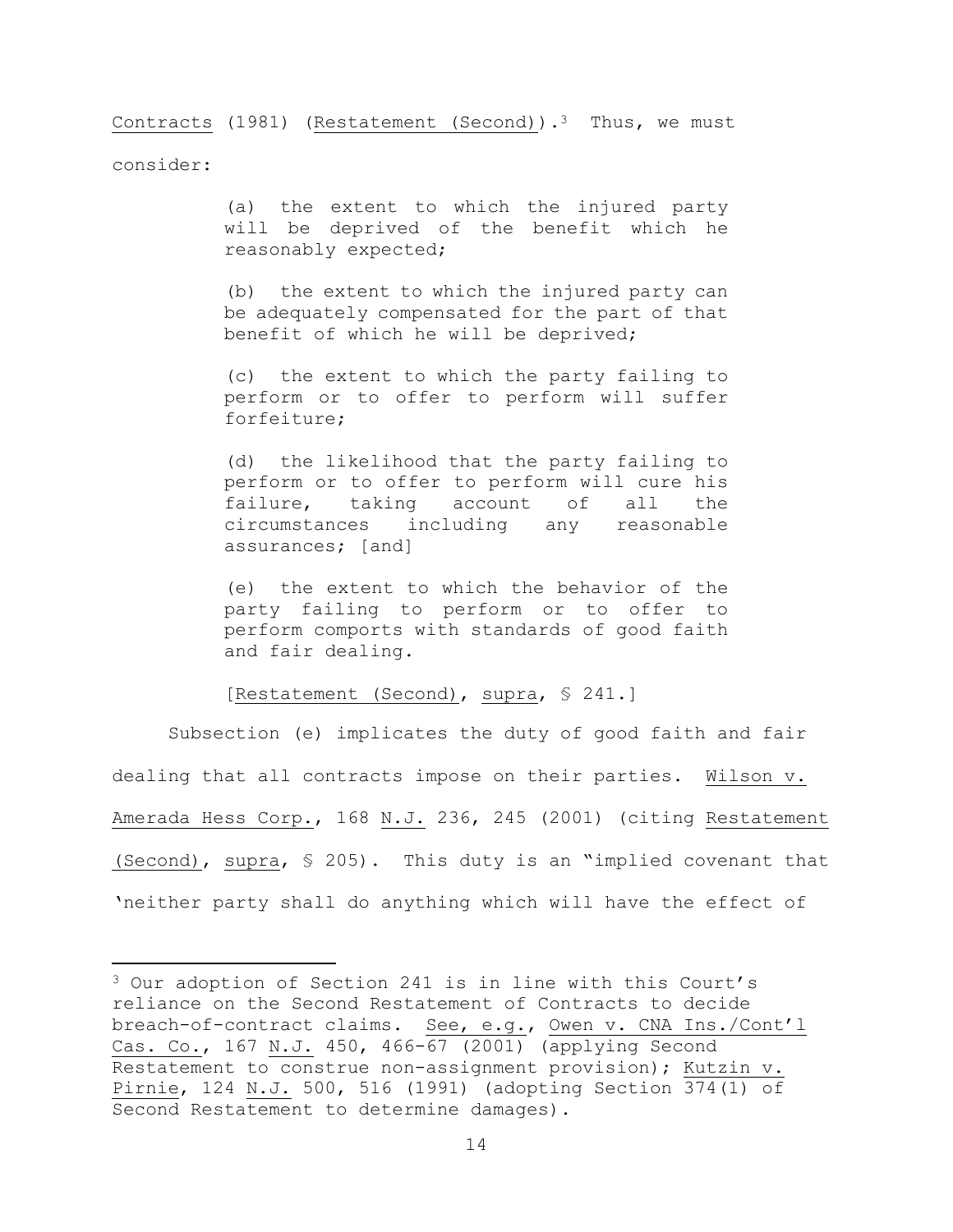destroying or injuring the right of the other party to receive the fruits of the contract.'" Sons of Thunder, Inc. v. Borden, Inc., 148 N.J. 396, 420 (1997) (quoting Palisades Props., Inc. v. Brunetti, 44 N.J. 117, 130 (1965)).

B.

This Court has never decided whether failure to advance arbitration fees is a material breach of an agreement to arbitrate. To answer this question, we turn to authority from other jurisdictions for guidance.

The Ninth Circuit addressed this issue in Sink v. Aden Enters., Inc., 352 F.3d 1197 (9th Cir. 2003). In that case, an employee filed a federal lawsuit against his employer, and the court referred the matter to arbitration pursuant to the parties' employment agreement. Id. at 1198. The arbitrator dismissed the claim when the employer refused to advance the arbitration fees. Id. at 1198-99. The employee returned to court, and the district court concluded that the employer both defaulted<sup>4</sup> and waived its right to arbitrate. Id. at 1199. The

<sup>4</sup> The Ninth Circuit defined "default" as "the omission or failure to perform a legal or contractual duty; esp., the failure to pay a debt when due." Sink v. Aden Enters., Inc., 352 F.3d 1197, 1199 n.2 (9th Cir. 2003) (quoting Default, Black's Law Dictionary (7th ed. 1999)). Under the FAA, a district court is not obligated to stay litigation in favor of arbitration if a party is in default. Pre-Paid Legal Servs., Inc. v. Cahill, 786 F.3d 1287, 1295 (10th Cir.), cert. denied, \_\_\_ U.S. \_\_\_, 136 S. Ct. 373, 193 L. Ed. 2d 292 (2015).

 $\overline{a}$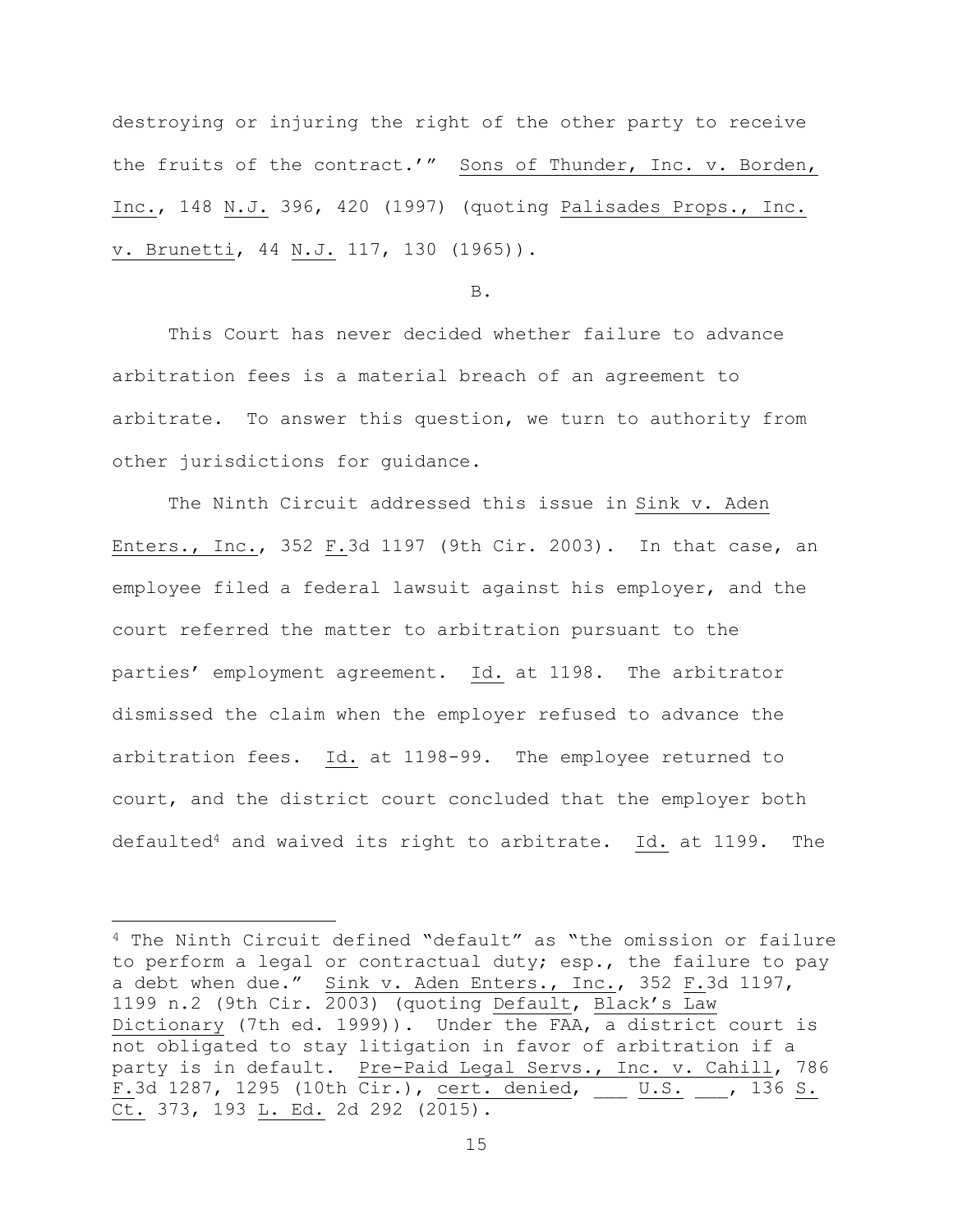Ninth Circuit affirmed the trial court, concluding that the employer defaulted in the arbitration because its "failure to pay required costs of arbitration was a material breach" of the parties' agreement. Id. at 1201-02. The Ninth Circuit explained that referring the case to arbitration at that point would

> allow a party refusing to cooperate with arbitration to indefinitely postpone litigation. Under [the employer's] interpretation, the sole remedy available to a party prejudiced by default would be a court order compelling a return to arbitration. The same offending party could then default a second time, and the prejudiced party's sole remedy, again, would be another order compelling arbitration. This cycle could continue, resulting in frustration of the aggrieved party's attempts to resolve its claims.

[Id. at 1201.]

Two years later, in Brown, supra, the Ninth Circuit held that a business materially breached an arbitration agreement by refusing to "participate in properly initiated arbitration proceedings." 430 F.3d at 1006. The plaintiff was a former employee of a Dillard's department store who signed an arbitration agreement as a condition of her continued employment. Id. at 1006-07. The plaintiff filed a notice of intent to arbitrate with the AAA after she was terminated and paid her share of the filing fees, but Dillard's failed to pay its share. Id. at 1008-09. After the plaintiff filed a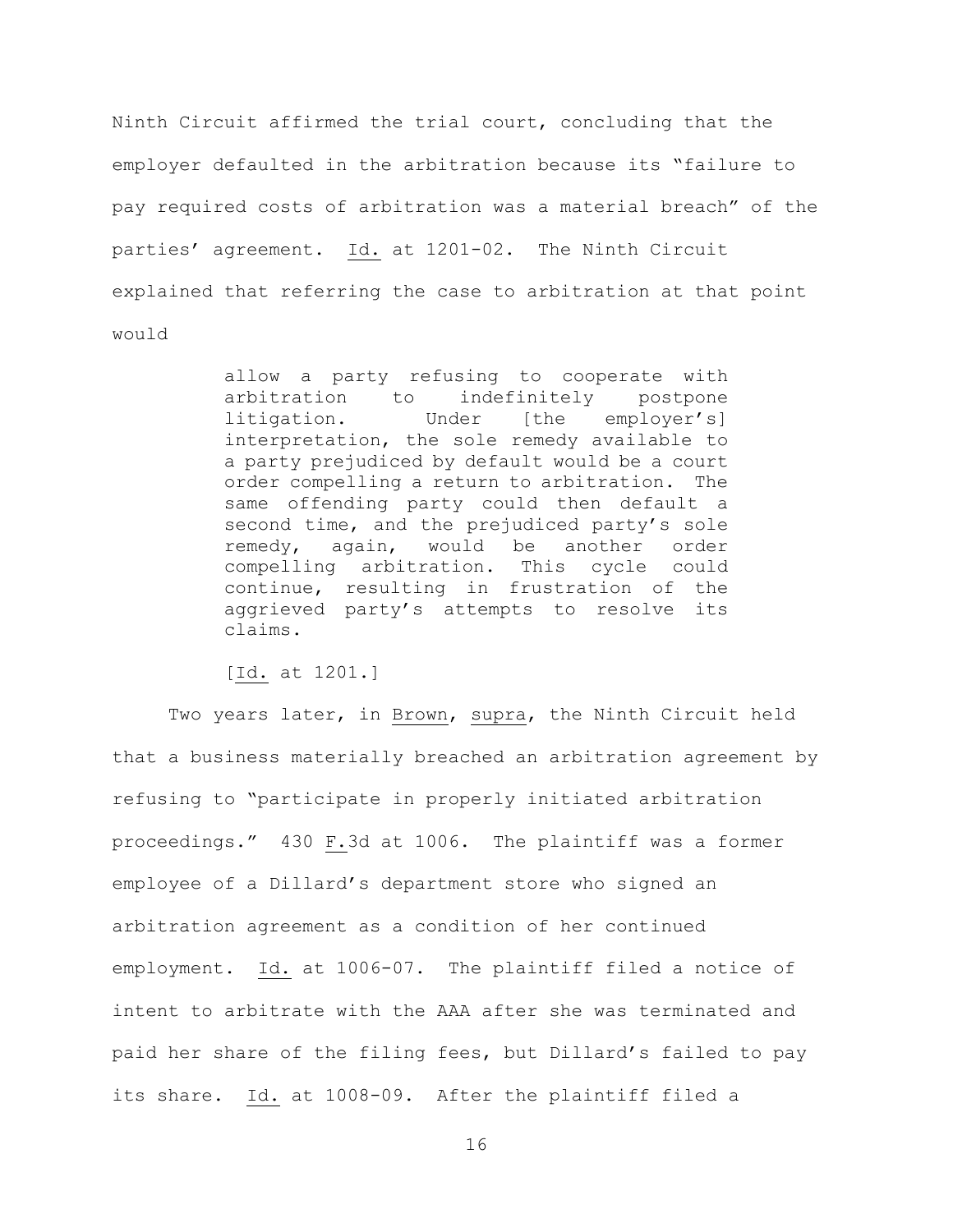complaint in state court, Dillard's removed the action to federal court and moved to compel arbitration. Id. at 1009. The district court denied Dillard's motion, ibid., and the Ninth Circuit affirmed:

> If we took Dillard's view and allowed it to compel arbitration notwithstanding its breach of the arbitration agreement, we would set up a perverse incentive scheme. Employers like Dillard's would have an incentive to refuse to arbitrate claims brought by employees in the hope that the frustrated employees would simply abandon them. This tactic would be costless to employers if they were allowed to compel arbitration whenever a frustrated but persistent employee eventually initiated litigation. We decline to adopt a rule that would encourage companies to refuse to participate in properly initiated arbitration proceedings.

[Id. at 1012.]

The Tenth Circuit has likewise held that a party's failure to pay required fees constitutes a material breach of an arbitration agreement. Pre-Paid Legal Servs., Inc. v. Cahill, 786 F.3d 1287, 1294 (10th Cir.), cert. denied, \_\_\_ U.S. \_\_, 136 S. Ct. 373, 193 L. Ed. 2d 292 (2015). In Pre-Paid Legal Services, the plaintiff sued its former employee in state court for breach of a non-compete clause in his employment contract. Id. at 1288. The employee removed the action to federal court and moved to stay litigation pending arbitration, pursuant to the parties' arbitration agreement. Ibid. The district court granted the stay, and Pre-Paid initiated arbitration proceedings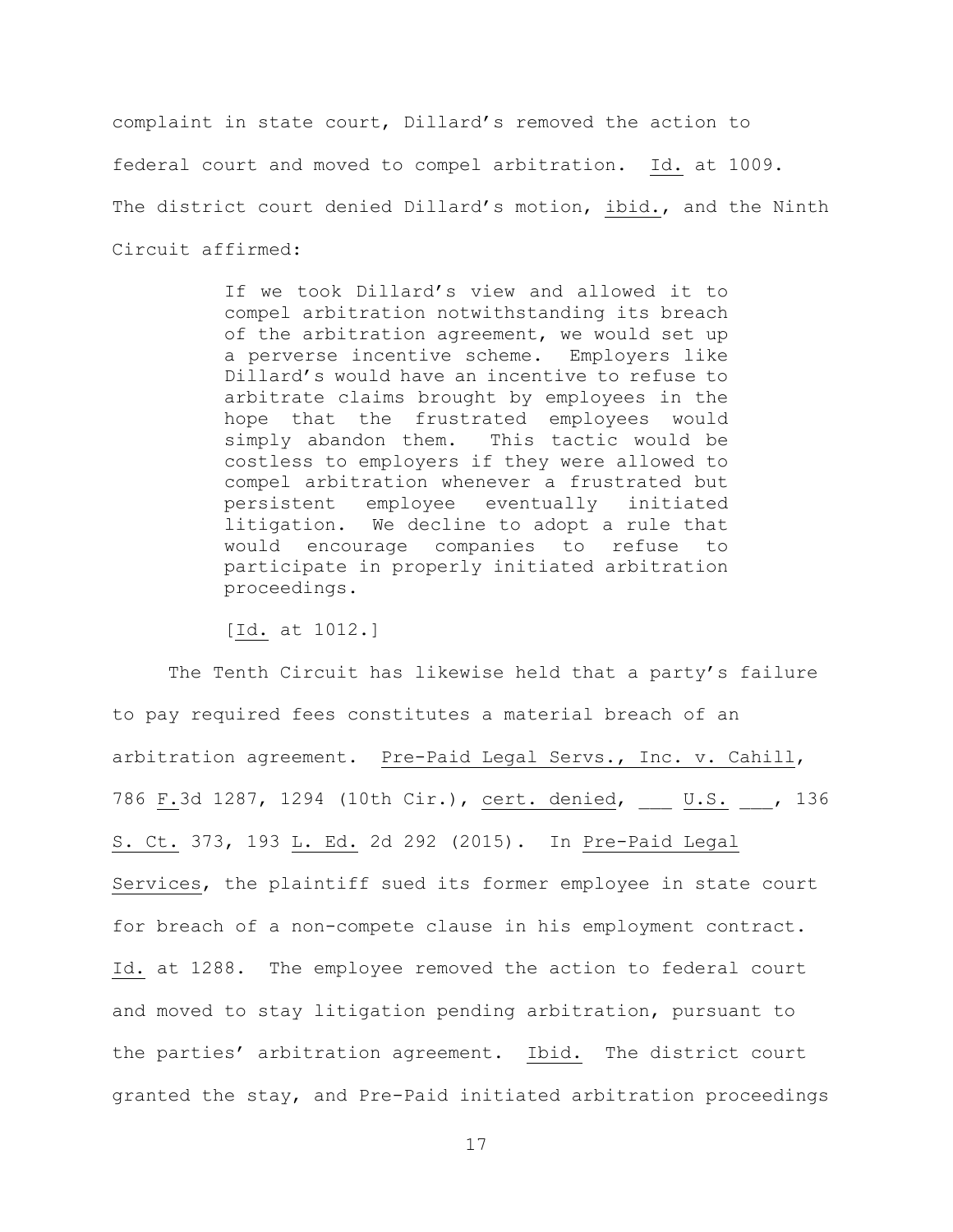with the AAA, paying the required fees. Ibid. The employee, however, did not pay his share, and, after repeated requests for payment, the AAA terminated the arbitration. Id. at 1288-89. Thereafter, the district court lifted the stay, allowing litigation to proceed. Id. at 1289. The Tenth Circuit affirmed, concluding that the employee "breached the arbitration agreement by failing to pay his fees in accordance with AAA rules." Id. at 1294. The panel noted that its decision was consistent with the Ninth Circuit's determinations in Sink and Brown. Ibid.

#### IV.

With those principles in mind, we turn to the case presently before the Court. We exercise plenary review over the legal determinations that support an order to compel arbitration but remain "mindful of the strong preference to enforce arbitration agreements." Hirsch v. Amper Fin. Servs., LLC, 215 N.J. 174, 186 (2013).

#### A.

As a preliminary matter, we note that defendants' arguments against a finding of breach rely on the assumption that plaintiffs did not act in accordance with the DRA when they filed arbitration claims with the AAA. If the DRA did not permit plaintiffs to file a claim with the AAA, plaintiffs' actions would not have triggered defendants' obligation to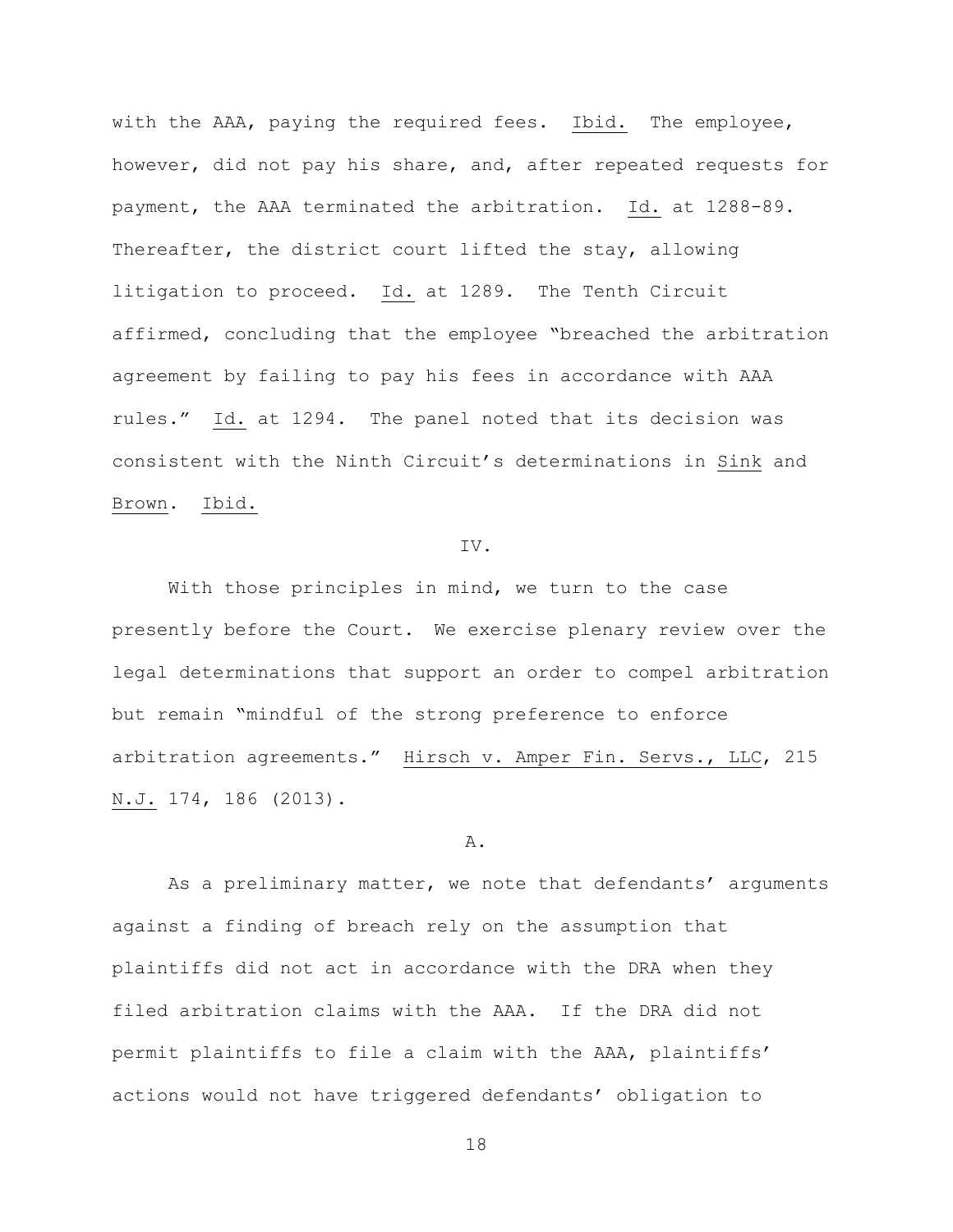respond, and the non-payment of fees would not constitute a breach of the DRA. Thus, we must first determine whether the DRA allowed plaintiffs to arbitrate with the AAA.

Our interpretation of the DRA requires us to give the DRA's terms their "plain and ordinary meaning." M.J. Paquet, supra, 171 N.J. at 396. If the meaning of a provision is ambiguous, it should be construed against defendants as the agreement's drafters in this case. See Kieffer, supra, 205 N.J. at 224.

The DRA provides that "[t]he arbitration shall be conducted . . . before a single arbitrator, who shall be a retired judge or attorney." The AAA maintains a national roster of arbitrators, which includes arbitrators who are retired judges and attorneys. Therefore, the filing of an arbitration claim with the AAA is not inconsistent with the DRA's requirement of arbitrating before a single retired judge or attorney.

In addition, the DRA calls for the parties to arbitrate "in accordance with the rules" of the AAA. AAA Commercial Arbitration Rule R-2, which was in effect at the time the DRA was signed and remains in effect today, specifies that parties who agree to arbitrate in accordance with AAA rules consent to AAA-administered arbitration.<sup>5</sup> Thus, we conclude that

l

<sup>5</sup> In its letter acknowledging receipt of Jackson's arbitration demand, the AAA confirmed that its Commercial Arbitration Rules, as opposed to its Consumer Arbitration or other rules, would apply to the arbitration.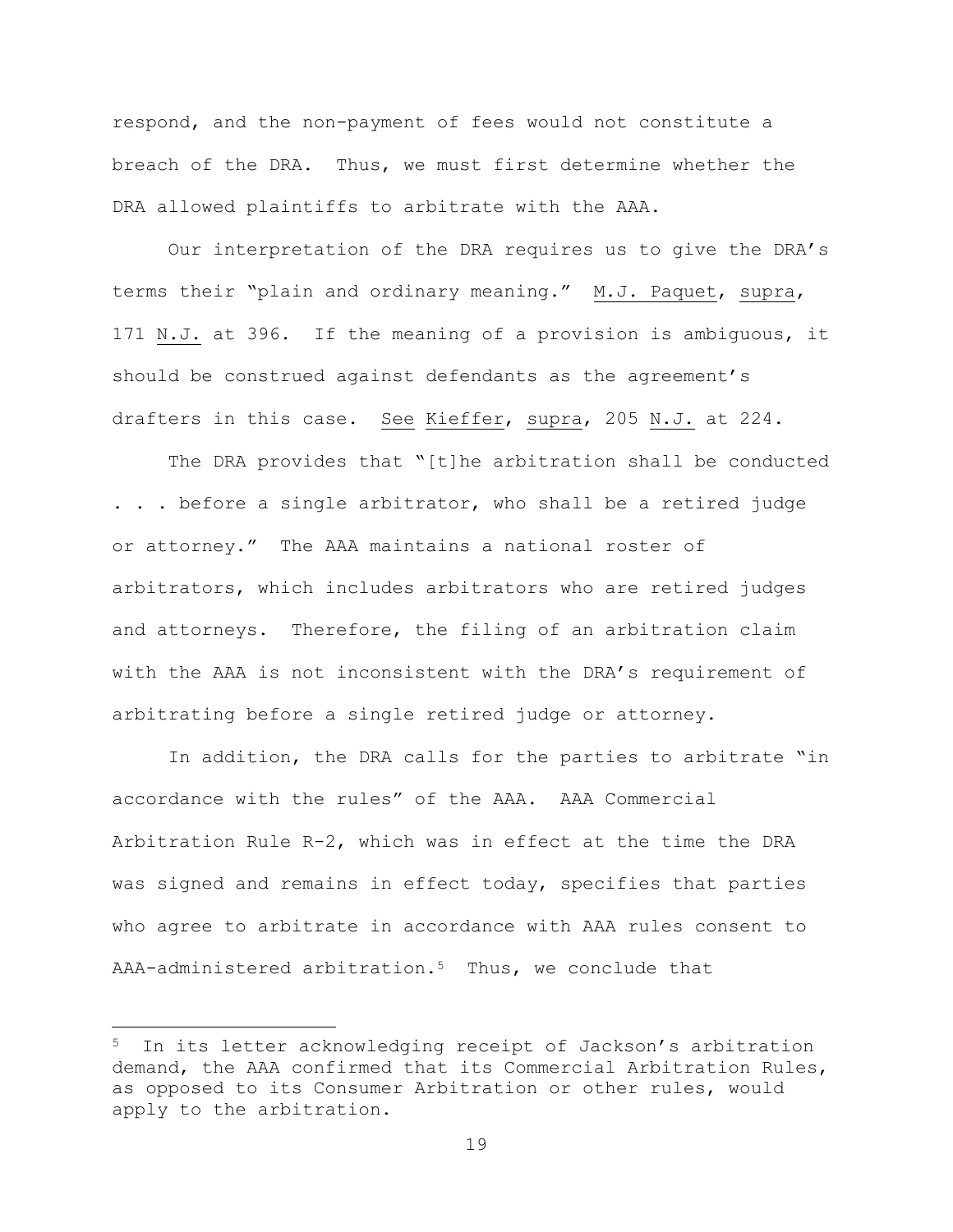arbitration "in accordance with" the AAA rules permits arbitration by the AAA.

Plaintiffs chose to arbitrate with the AAA, and a "plaintiff's choice of forum is entitled to preferential consideration." Yousef v. Gen. Dynamics Corp., 205 N.J. 543, 557 (2011). Because we find that the language of the DRA permitted arbitration with the AAA -- or at the very least left open to question the proper forum -- we will not disturb plaintiffs' reasonable choice to arbitrate with the AAA.

We add that our conclusion should come as no surprise to defendants. By requiring that arbitration be conducted pursuant to the AAA's rules, defendants reasonably should have expected that customers would file claims directly with the AAA. Moreover, even if the terms of the DRA "are susceptible to at least two reasonable alternative interpretations," Highland Lakes Country Club & Cmty. Ass'n v. Franzino, 186 N.J. 99, 122 (2006) (quoting M.J. Paquet, supra, 171 N.J. at 396), as defendants assert, the agreement is ambiguous and should be "strictly construed against" defendants, ibid. (quoting In re Estate of Miller, 90 N.J. 210, 221 (2002)). That is especially true because the DRA has indicia of being a contract of adhesion in that plaintiffs lacked equal "bargaining power" in agreeing to its terms. See id. at 122-23.

B.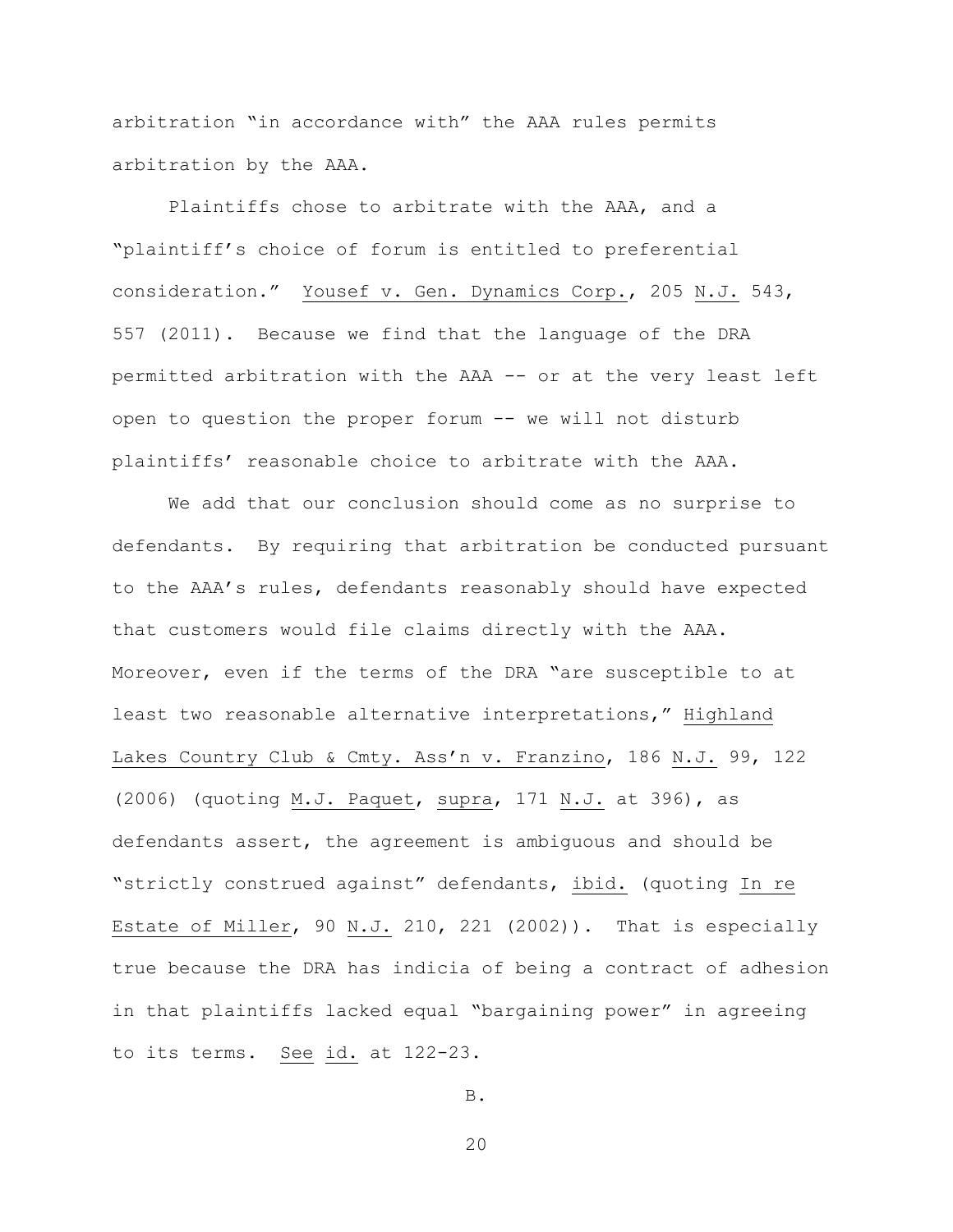We must next determine whether defendants' prelitigation conduct constituted a material breach of the DRA. As we do so, we keep in mind the Second Restatement's "flexible criteria" for assessing a material breach, Neptune Research & Dev., Inc. v. Teknics Indus. Sys., Inc., 235 N.J. Super. 522, 532 (App. Div. 1989), and recognize that defendants' material breach would relieve plaintiffs of their obligations under the DRA, Nolan, supra, 120 N.J. at 472.

The benefit expected under an arbitration agreement is the ability to arbitrate claims. A failure to advance required fees that results in the dismissal of the arbitration claim deprives a party of the benefit of the agreement. Therefore, the failure to advance fees "goes to the essence" of the DRA and amounts to a material breach. Ross Sys., supra, 35 N.J. at 341; Restatement (Second), supra, § 241(a).

Additionally, defendants owed plaintiffs a duty of good faith and fair dealing. See Wilson, supra, 168 N.J. at 245; Restatement (Second), supra, § 241(e). That is, by entering into the DRA, they implicitly covenanted to do nothing "which [would] have the effect of destroying or injuring the right of [plaintiffs] to receive the fruits of the [DRA]." Wilson, supra, 168 N.J. at 245 (quoting Sons of Thunder, Inc., supra, 148 N.J. at 421).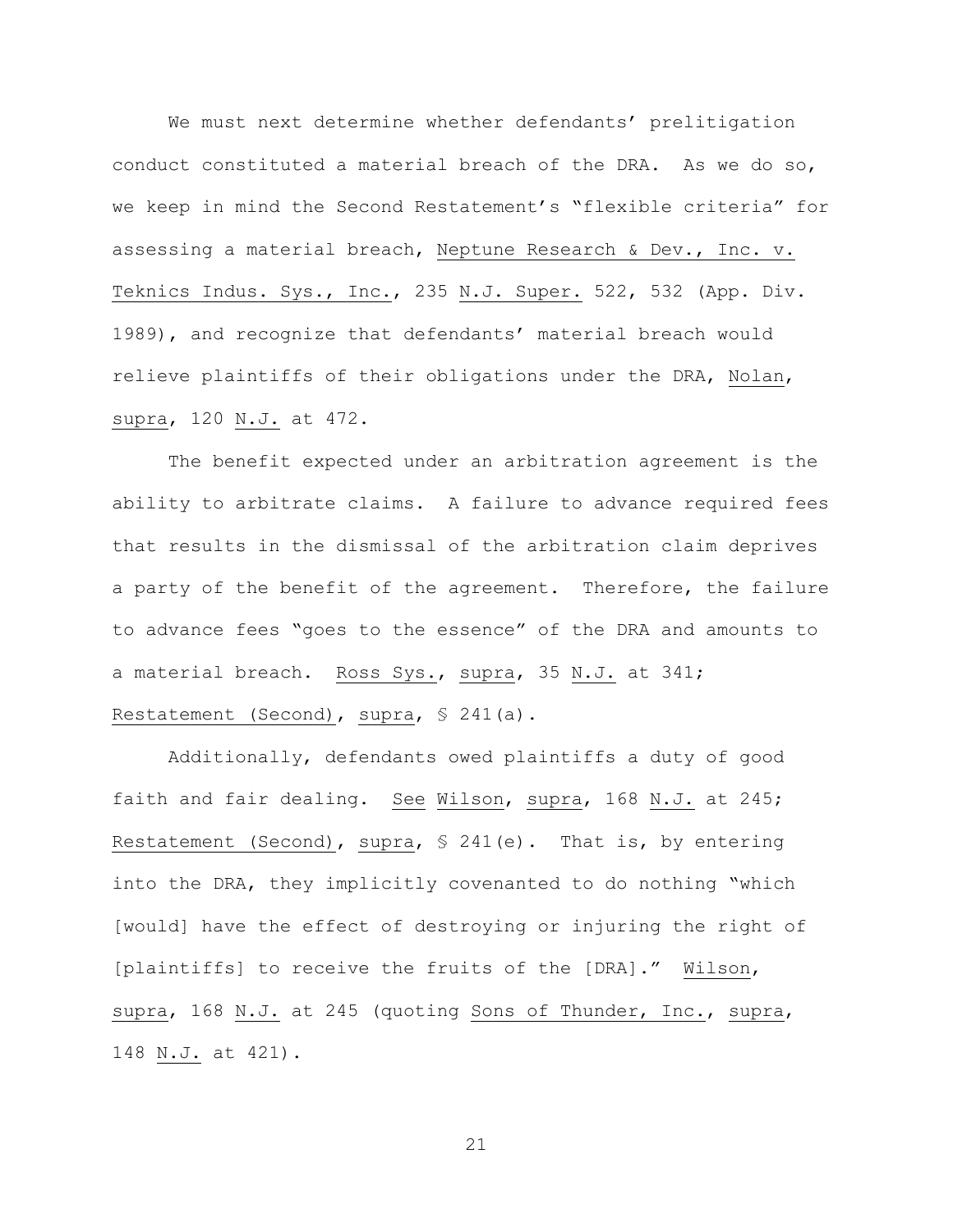There is no dispute that defendants failed to advance filing fees after Jackson filed her arbitration claim with the AAA and failed to otherwise engage in arbitration after the AAA refused to arbitrate Roach's claim due to defendants' prior actions. Several months after the arbitration demands were filed and served, plaintiffs filed their complaint in the Superior Court. It was only then that defendants first asserted that the DRA "does not contemplate using AAA as the forum" and that they consistently do not arbitrate before the AAA because of "the excessive administrative fees." Had there truly been a dispute regarding the proper forum, defendants should have alerted plaintiffs within a reasonable time. As the Appellate Division noted, "BM's non-response to plaintiffs' initial claim was problematic." We conclude that defendants' failure to pay the AAA fees or respond to plaintiffs' arbitration demands was not only problematic, but also did not comport with the standards of good faith and fair dealing.

Thus, we hold that defendants' knowing refusal to cooperate with plaintiffs' arbitration demands, filed in reasonable compliance with the parties' agreement, amounts to a material breach of the DRA and, as such, bars the breaching party from later compelling arbitration.<sup>6</sup> We share the concerns of the

 $\overline{\phantom{a}}$ 

 $6$  We find that the Second Restatement's factors in Section 241(a) and (e) heavily favor the result here and are not undercut by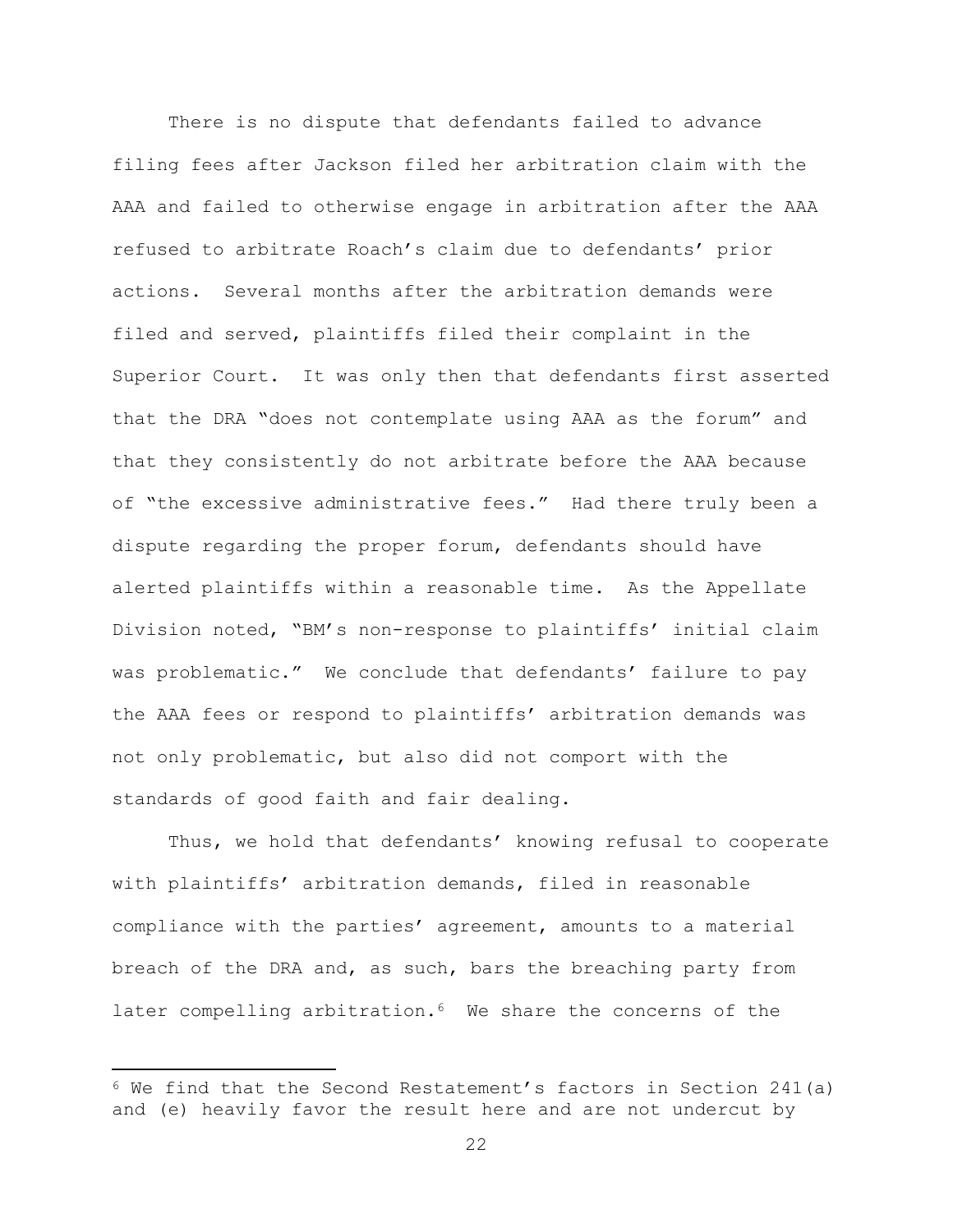Ninth Circuit as expressed in Brown that, without a finding of material breach, the result would be a "perverse incentive scheme" -- a company could ignore an arbitration demand and, if the claimant did not abandon the claim, later compel arbitration. Brown, supra, 430 F.3d at 1012.

Nevertheless, we establish no bright-line rule. The determination of whether refusal or failure to respond to a written arbitration demand within a reasonable time period constitutes a material breach of an arbitration agreement that precludes enforcement by the breaching party must be made on a case-by-case basis after considering the agreement's terms and the conduct of the parties.

Here, plaintiffs satisfied their obligations under the DRA, and defendants' non-payment of filing and arbitration fees amounted to a material breach of the agreement. Defendants are therefore precluded from enforcing the arbitration provision, and the case will proceed in the courts.

V.

The judgment of the Appellate Division is reversed, and the matter is remanded to the trial court for further proceedings consistent with this opinion.

 $\overline{\phantom{a}}$ 

the other Section 241 factors. Accordingly, we see no need to address factors (b) through (d), which are not pertinent here.